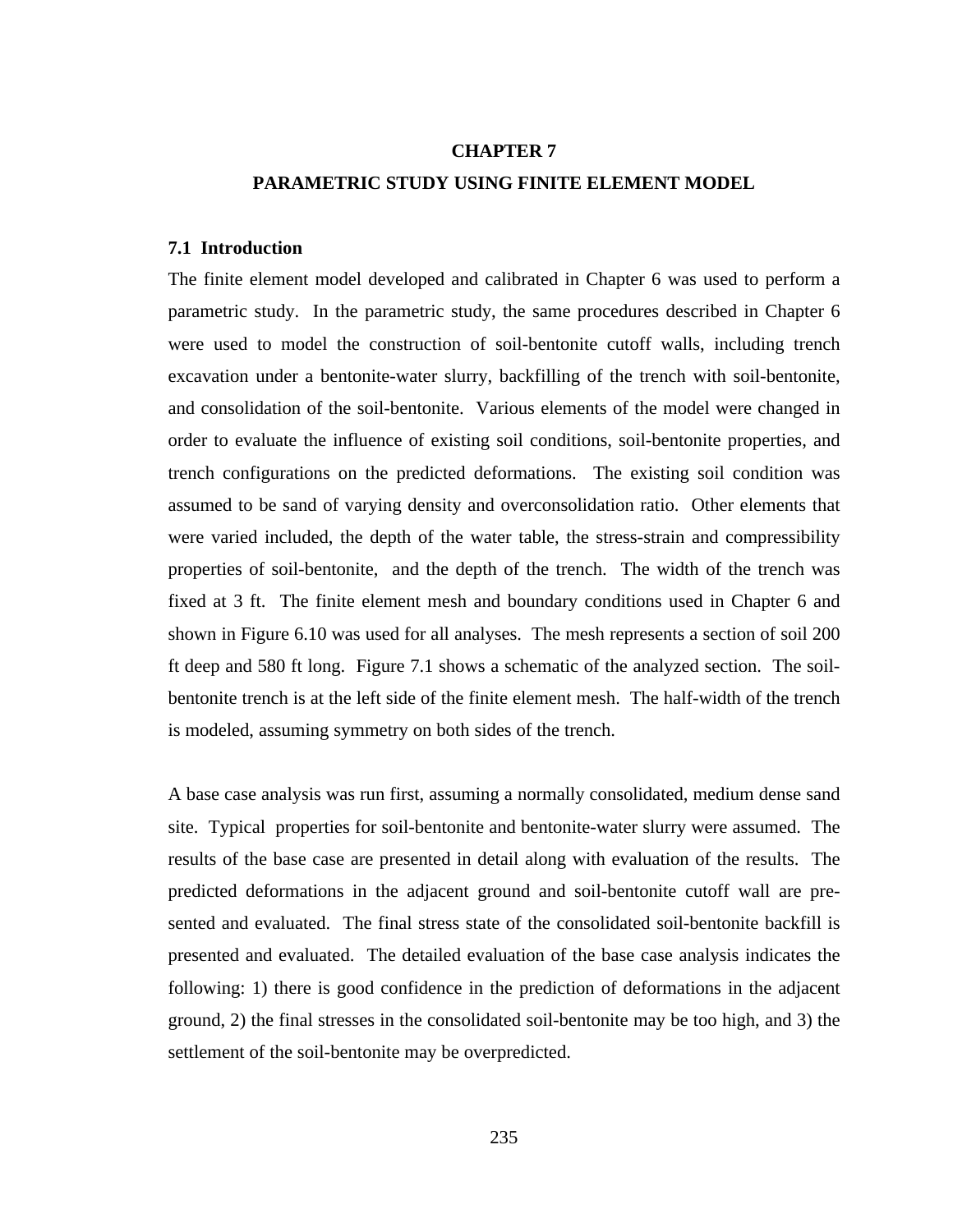The parametric study is described after the base case. Due to the believed limitations of the finite element model, only the predicted deformations in the adjacent ground are presented. The parametric study shows what elements most influence the deformations in ground adjacent to soil-bentonite cutoff walls.

### **7.2 Base Case Description and Evaluation of Results**

A base case analysis was run using the finite element model developed in Chapter 6. The base case was assumed to be a site of normally consolidated sand of uniform density. The depth of water was assumed to be 15 ft.

### Soil Parameters used in Base Case Analysis

Sand was modeled with the Duncan and Chang (1970) hyperbolic model. Soil-bentonite was modeled using the RS model described in Chapter 4. Bentonite-water slurry was modeled with an equivalent unit weight as described in Section 6.4 and Section 6.6. The permeability of the filter cake was "smeared" into the sand elements immediately adjacent to the trench, as described in Section 6.4. The material properties used for the base case analysis are listed in Table 6.1.

The sand was assumed to be a silty sand of medium density. A hydraulic conductivity value of  $1x10^{-3}$  cm/sec was assumed (Holtz and Kovacs 1981). The value of  $K_0$  was estimated from the following equation (Mayne and Kulhawy 1982) assuming an OCR value of 1 for a normally consolidated sand:

$$
K_0 = (1 - \sin\phi^*) \, OCR^{\sin\phi^*} \tag{7.1}
$$

The hyperbolic model parameter values were based on recommended typical parameters for a medium dense sand (Duncan et al. 1980). Slightly higher values were used than the recommended values, as these values were thought to be conservative, and may overly estimate deformations. The value of  $K_{ur}$  was assumed to be three times the estimated  $K$ value, which was found to work well for the case history modeled in Chapter 6.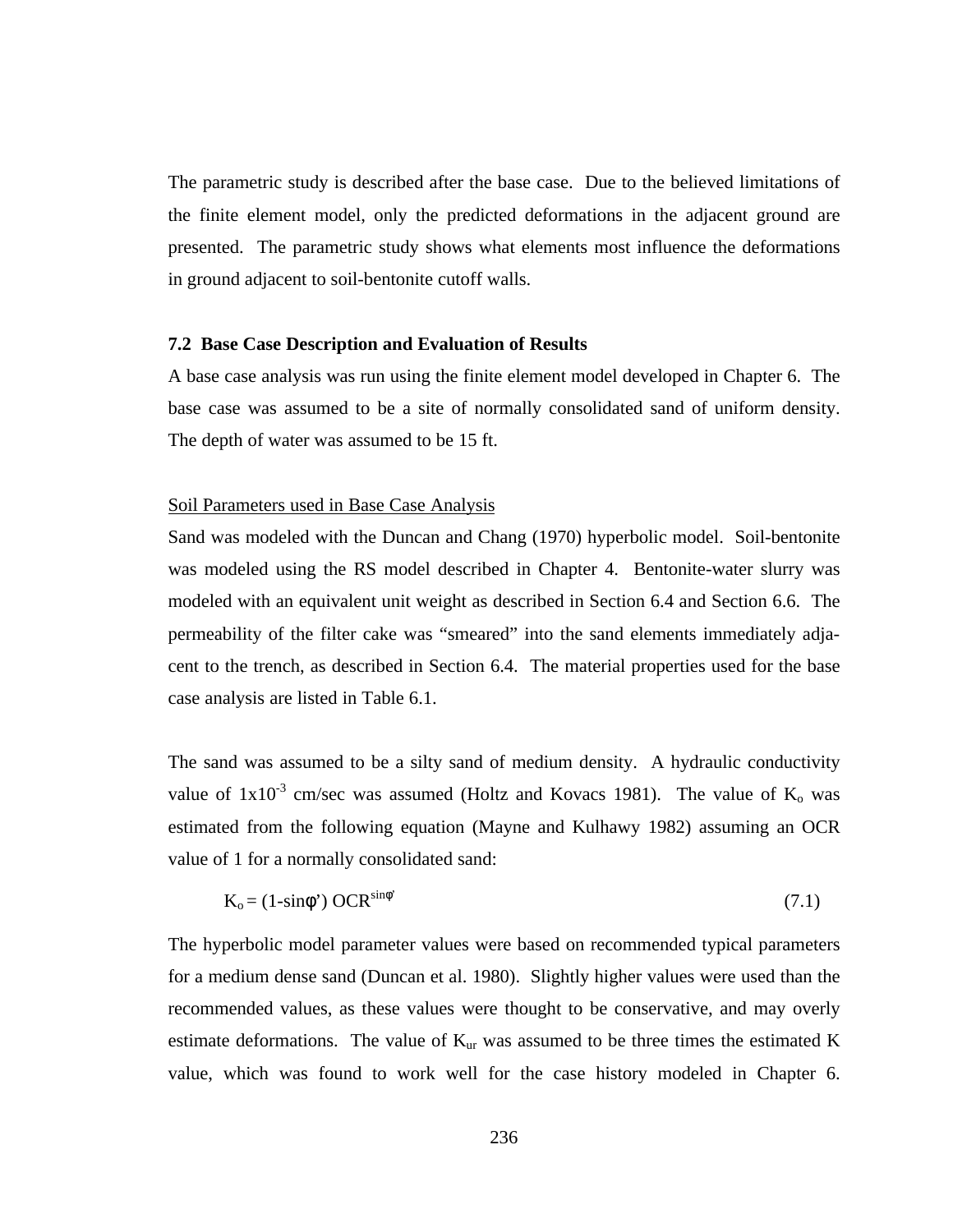| $\alpha$ , $\alpha$ , persone moder i diameters |                     |                     |
|-------------------------------------------------|---------------------|---------------------|
| Parameter                                       | <b>Medium Dense</b> | <b>Medium Dense</b> |
|                                                 | Sand                | <b>Sand Smear</b>   |
| Total Unit Weight (pcf)                         | 125                 | 125                 |
| $K_{o}$                                         | 0.43                | 0.43                |
| Cohesion (psf)                                  |                     |                     |
| Friction Angle (degrees)                        | 35                  | 35                  |
| Tensile Strength (psf)                          | 0                   | $\mathbf{\Omega}$   |
| $R_f$                                           | 0.7                 | 0.7                 |
| K                                               | 500                 | 500                 |
| $K_{\text{ur}}$                                 | 1500                | 1500                |
| n                                               | 0.4                 | 0.4                 |
| $K_b$                                           | 300                 | 300                 |
| m                                               | 0.2                 | 0.2                 |
| Hydraulic Conductivity (cm/sec)                 | $1.0x10^{-3}$       | $3.6x10^{-6}$       |

Table 7.1 Soil Parameters used in Parametric Study Base Case

(a) Hyperbolic Model Parameters

(b) RS Model Parameters

| Parameter                       | Soil-Bentonite |
|---------------------------------|----------------|
| Total Unit Weight (pcf)         | 120            |
| $K_{o}$                         | 0.47           |
| M                               | 1.3            |
| ĸ                               | 0.0049         |
| λ                               | 0.07           |
| Poisson's Ratio                 | 0.32           |
| N (for pressure in psf)         | 1.044          |
| $\mathbf R$                     | 2.01           |
| S                               | 2.01           |
| Hydraulic Conductivity (cm/sec) | $1.0x10^{-}$   |

(c) Linear Elastic Model Parameters

| Parameter                               | Soil-Bentonite   |
|-----------------------------------------|------------------|
|                                         | During Fill Step |
| Total Unit Weight (pcf)                 | 120              |
| $\rm K_{o}$                             | 0.99203          |
| Young's Modulus (psf)                   | 0.01             |
| Poisson's Ratio                         | 0.498            |
| Initial Vertical Effective Stress (psf) | 100              |
| Hydraulic Conductivity (cm/sec)         | $1.0x10^{-}$     |

(d) Bentonite-Water Slurry Data

| Parameter               | Bentonite-Water |
|-------------------------|-----------------|
|                         | Slurry          |
| Total Unit Weight (pcf) |                 |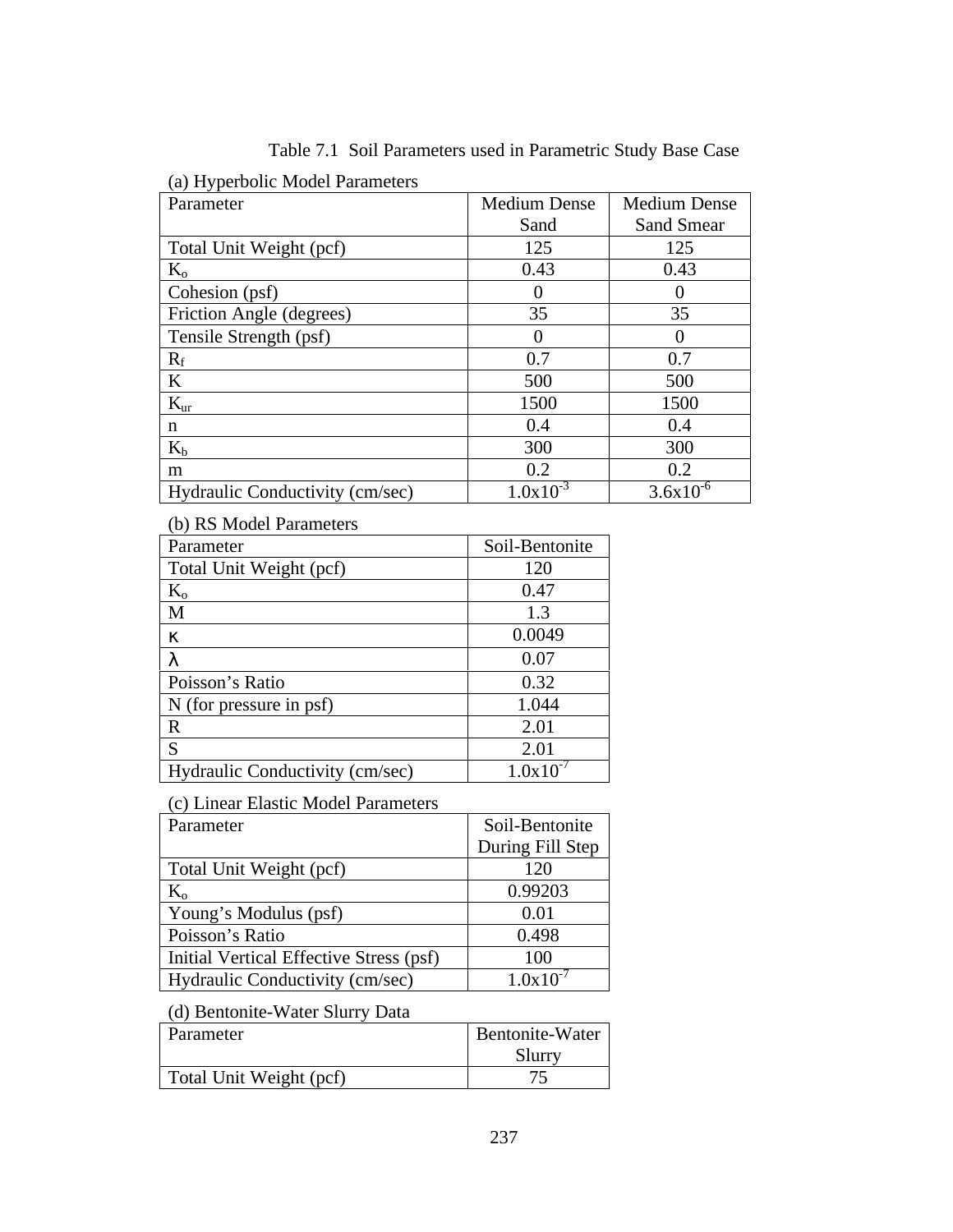The soil-bentonite and bentonite-water slurry properties in Table 7.1 were chosen to be representative properties based on information on soil-bentonite cutoff walls presented in Chapter 2 and Chapter 3.

#### Procedures for Base Case Analysis

The steps used to model the base case analysis are listed in Table 7.2. The procedures for each step are described in full detail in Section 6.6, and are only briefly summarized here. The initial stresses were assigned using the unit weight and  $K_0$  value for sand from Table 7.1. The pore pressures were assigned using a water table at 15 ft, and assuming negative pore pressures above the water table. As discussed in Section 6.4, negative pore pressures were necessary in order to accurately model the consolidation of the soil-bentonite. Total head boundary conditions were assigned to the right side of the finite element mesh to correspond to a constant head of 185 ft (using a datum at the bottom of the finite element mesh). The trench was excavated by removing elements of sand in the trench and applying a pressure to the trench walls and trench bottom equal to the pressure from the bentonite-water slurry. The trench was backfilled by placing rows of soil-bentonite starting from the bottom of the trench. The bentonite-water slurry pressure was removed as the slurry was replaced with soil-bentonite. The pore pressures in the filled elements were assigned by assuming that the initial vertical effective stress in the just placed soilbentonite is approximately 100 psf. After backfilling, the excess pore pressures in the soil-bentonite were allowed to dissipate during a number of consolidation steps. One year of consolidation was modeled, which was enough time to dissipate excess pore pressures.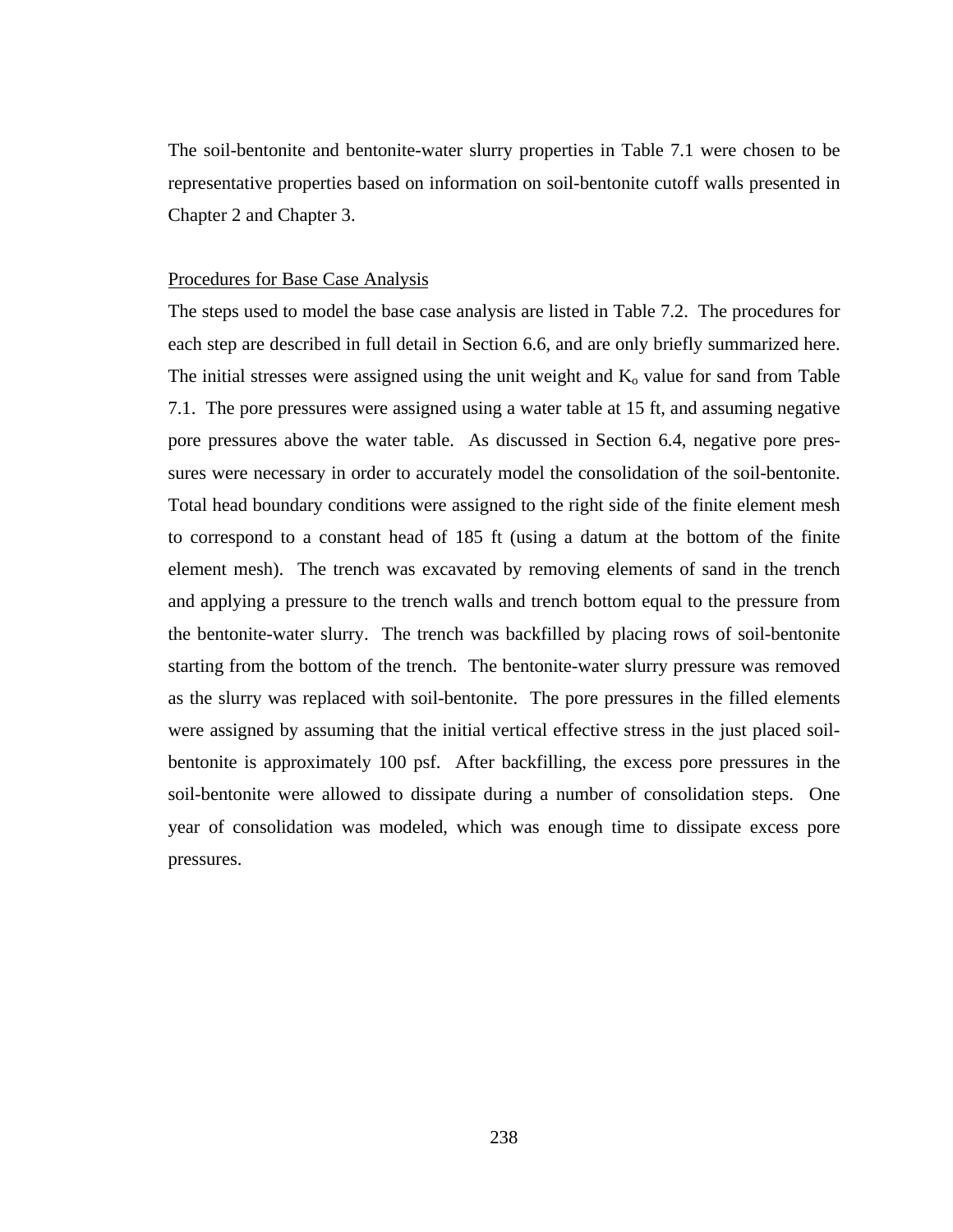| Sequence                       | Time for Each | <b>Step Numbers</b> |
|--------------------------------|---------------|---------------------|
|                                | Sequence      |                     |
|                                | (days)        |                     |
| Assign initial stresses        | NA            |                     |
| Apply head boundary conditions | 0.2           |                     |
| Excavate trench under          | 8             |                     |
| bentonite-water slurry         |               |                     |
| Backfill trench, replacing     | 20            | $2 - 22$            |
| bentonite-water slurry with    |               |                     |
| soil-bentonite                 |               |                     |
| Consolidation only             | 365           | 23-25               |

Table 7.2 Steps for Modeling Base Case

A new procedure was introduced after evaluating the preliminary results of the base case analysis. The calculated lateral deformations with depth after excavation are shown in Figure 7.2. The deformations are plotted at a distance of 27 ft from the trench centerline. The calculated lateral deformations brought to light an undesirable effect of assuming negative pore pressures above the water table.

The effect of assuming negative pore pressures above the water table on the total horizontal stresses is illustrated in Figure 7.3, which is series of plots of stresses at the trench wall. Figure 7.3a shows the pore pressures in the sand with and without negative pore pressures above the water table. Stresses assuming negative pore pressures are illustrated by a solid line in all plots, and stresses without negative pore pressures are indicated by a dashed line in all plots. Figure 7.3b shows the total vertical stress in the sand, assuming that the vertical stress is a principal stress. Figure 7.3c shows the effective vertical stress in the sand with and without negative pore pressures. Figure 7.3d shows the effective horizontal stress in the sand calculated using the  $K_0$  value in Table 7.1. Figure 7.3e shows the total horizontal stress in the sand. It can be seen in Figure 7.3e that assuming negative pore pressures results in negative total horizontal stress in some places above the water table in the sand. This would mean that if the trench were excavated even without a slurry to support the trench, the top part of the trench would move back into the forma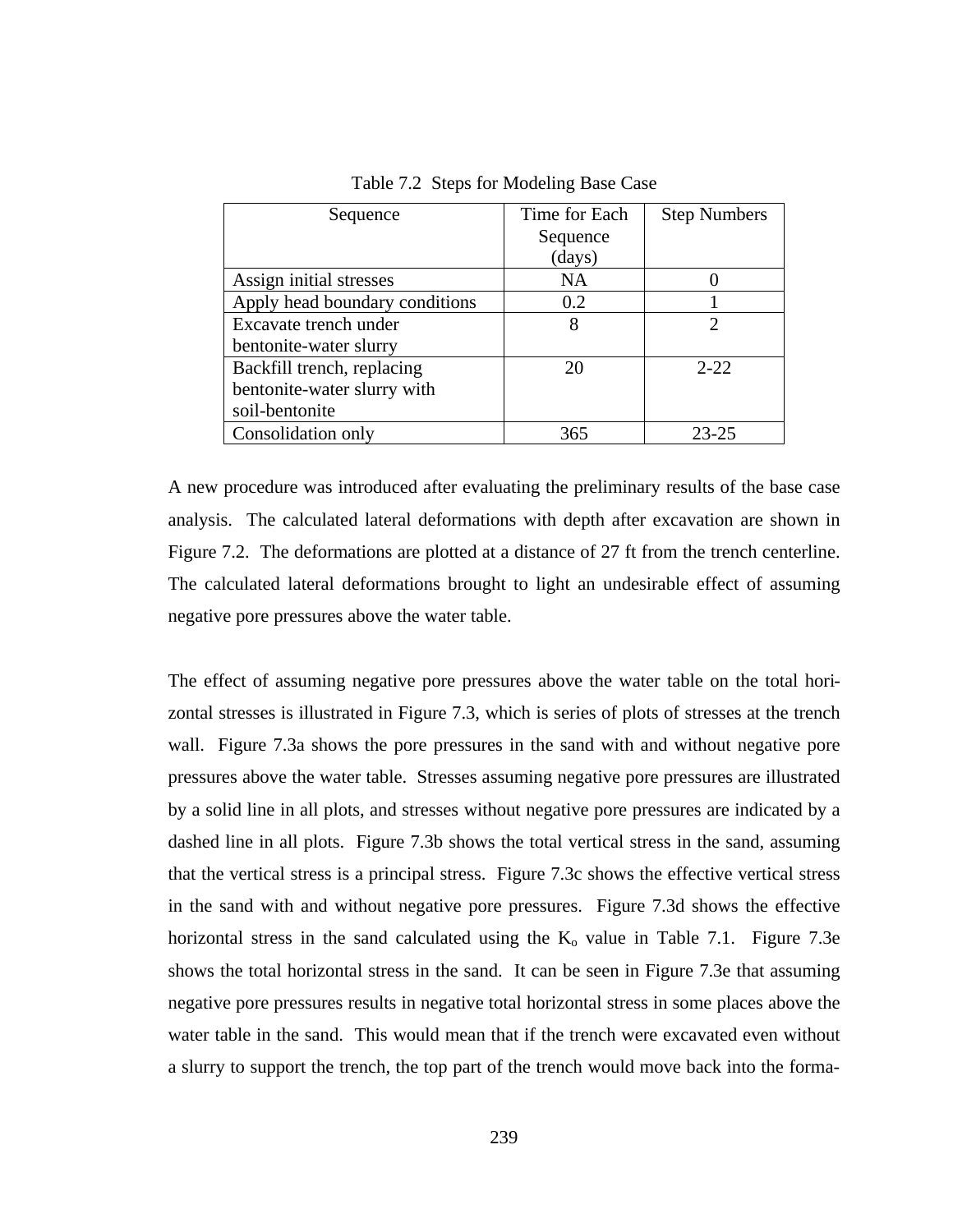tion as a result of the excavation. Since this was not considered reasonable behavior, a pressure was applied to the excavation face equal to the difference in total horizontal stresses with negative pore pressures and without negative pore pressures. The difference is shown in Figure 7.3f to an exaggerated scale. The difference can be calculated from the following equation:

$$
\sigma_{\rm h} = (1 - \text{K}_0) \, \gamma_{\rm w} \, \text{h} \tag{7.2}
$$

where:

 $\sigma_{\rm h}$  = horizontal pressure to apply to face of excavation  $K<sub>o</sub>$  = Lateral earth pressure coefficient at rest in existing sand  $\gamma_w$  = unit weight of water  $h = height above water table (a positive value)$ 

This pressure was applied at the trench wall, pushing inward toward the trench centerline. In this way, the effect of negative pore pressures on the total horizontal stress was counteracted. The total horizontal stress in the sand is opposed by the pressure from the bentonite-water slurry, which is shown in Figure 7.3g. The net pressure distribution at the trench wall resulting from excavation under bentonite-water slurry is shown in Figure 7.3h by the dashed line above the water table and the solid line below the water table. The pressures from equation 7.2 were removed as the trench was filled with soilbentonite so that equilibrium was restored. With this new procedure, a final analysis of the base case was performed.

In Figure 7.4, the predicted lateral deformations after excavation from the final analysis of the base case are compared with the preliminary analysis. The figure shows that more inward lateral movement is predicted due to applying the pressure shown in Figure 7.3f (equation 7.2) to the trench wall. The final analysis predicts greatest inward lateral deformation near the bottom of the trench and smaller outward deformation nearer to the top of the trench. The final predicted lateral movement is consistent with the net pressure diagram shown in Figure 7.3h. The net pressure diagram shows a net pressure pushing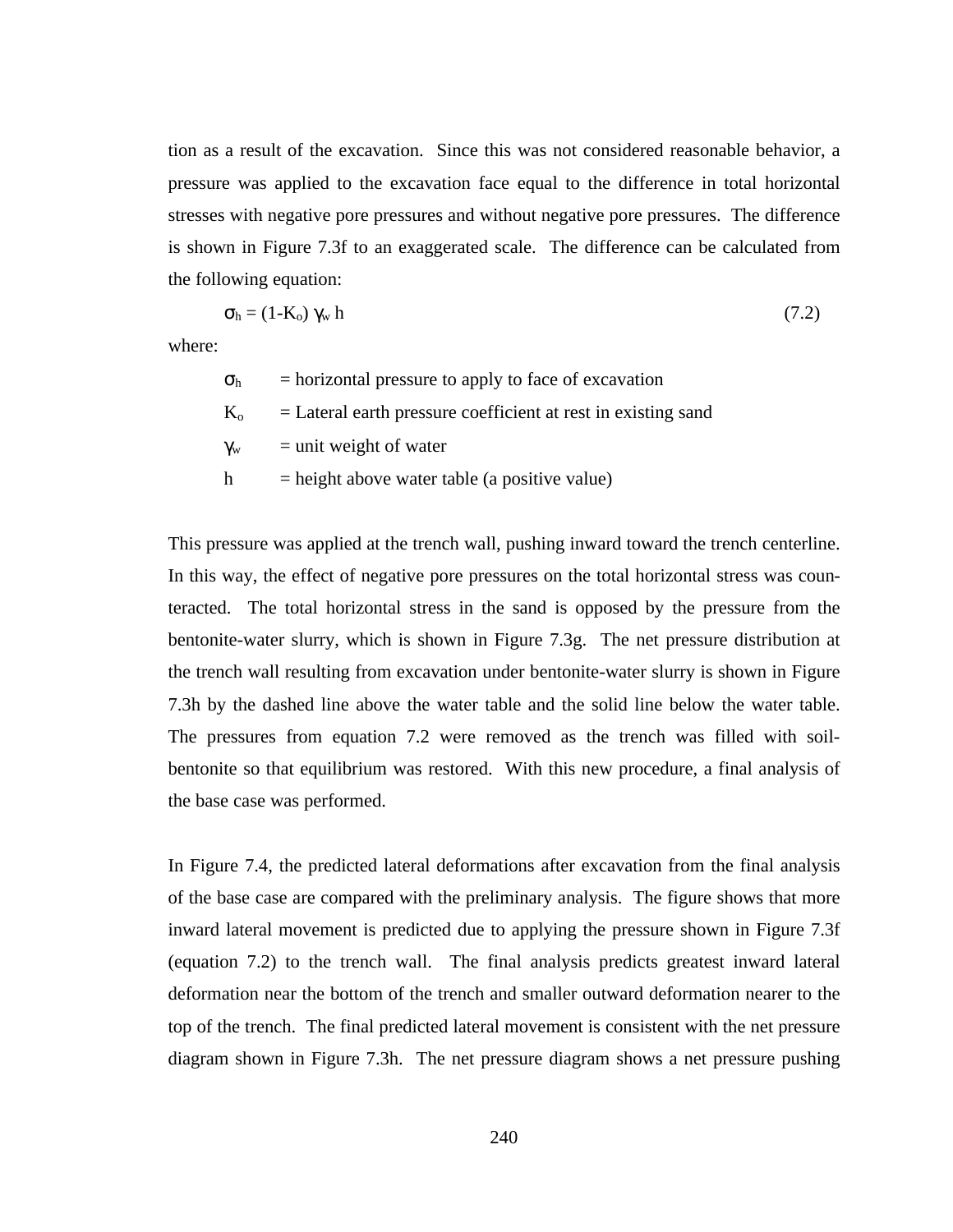the trench wall toward the trench centerline (positive  $\Delta \sigma_{x}$ ) at the bottom of the trench, and a smaller net pressure pushing the trench wall away from the trench centerline (negative  $\Delta \sigma_{x}$ ) at around 15 ft depth.

#### Evaluation of Predicted Deformations

The incremental lateral deformations for the base case analysis are shown for each construction phase in Figure 7.5 with the solid lines. The deformations are plotted at a distance of 27 ft from the trench centerline in order to compare the results of the base case to the analysis of the Raytheon case history. The deformations predicted for the Raytheon case history are shown in the figure with the dashed lines.

After excavation, the lateral deformations in adjacent ground for the base case analysis indicate the greatest inward movement at a depth of about 70 ft and less inward movement near the ground surface. This trend is explained by the net horizontal pressure at the trench wall due to excavation, as discussed in the previous section. For modeling of the Raytheon case history, an inward lateral movement was predicted with the largest magnitude at the ground surface. The difference can be explained by a higher unit weight slurry used for the base case, and a lower  $K_0$  for the existing sand for the base case. Both of these conditions would produce less net pressure pushing into trench (toward the trench centerline), and less inward movement.

During the backfilling phase, a maximum of about 3/4 inch of additional inward lateral deformation is predicted. The maximum deformation occurs at the ground surface. At the Raytheon site, very small outward deformations were predicted during the backfilling phase. It is thought that more consolidation of the soil-bentonite occurs during excavation for the base case analysis due to higher permeability soils adjacent to the trench. The base case analysis has sand of higher permeability compared to lower permeability sand and clay at the Raytheon site. The consolidation of the soil-bentonite causes inward lateral movement. This overshadows the effect of replacing the bentonite-water slurry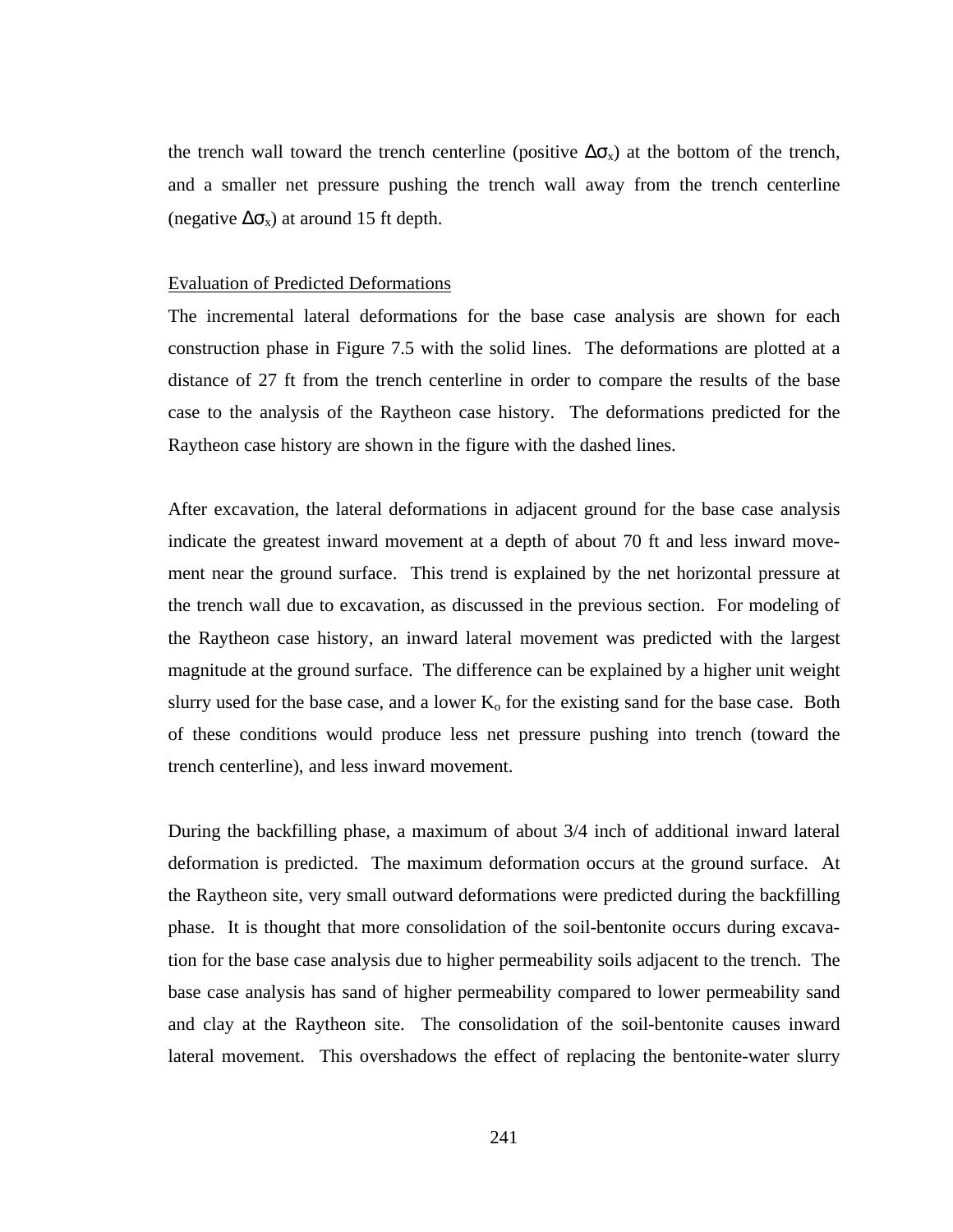with the higher density soil-bentonite, which would cause outward lateral movement.

During consolidation, an maximum additional 1/2 inch of lateral deformation is predicted for the base case. The maximum deformation occurs at the ground surface. The incremental deformation during consolidation for the Raytheon site is 3/4 inch. The shapes of the deformation with depth are similar for both analyses.

The total lateral deformations at the end of each phase are shown in Figure 7.6 for the base case analysis. The predicted lateral deformation at the ground surface is approximately 0 inch, 3/4 inch, and 1 1/4 inch of inward deformation at the end of excavation, backfilling, and consolidation. Very little deformation occurs below the bottom of the trench.

The total settlement at the ground surface at the end of each construction phase is shown as a function of distance from the trench centerline in Figure 7.7. Also shown in the figure is the total horizontal deformation at the ground surface as a function of distance from the trench centerline. The settlement plot shows that settlement increases with each phase of construction, and a similar trend is predicted for the lateral deformation. Very little deformation is predicted during the excavation phase. Most of the deformations occur during and after backfilling. The most ground settlement occurs nearest the trench and decreases with distance from the trench. The predicted settlement becomes less than 1/4 inch at a distance of about 150 ft from the trench centerline. The horizontal deformation plots indicate that the deformation is approximately constant to a distance of 50 ft from the centerline of the trench. Beyond a distance of 50 ft, the horizontal deformations decrease, and the deformations become less than 1/4 inch after about 200 ft. The model predicts similar or slightly greater horizontal deformations than settlement. In general, deformations in the adjacent ground appear reasonable, and are similar in nature to measured deformations shown in Sections 2.4 and 6.7.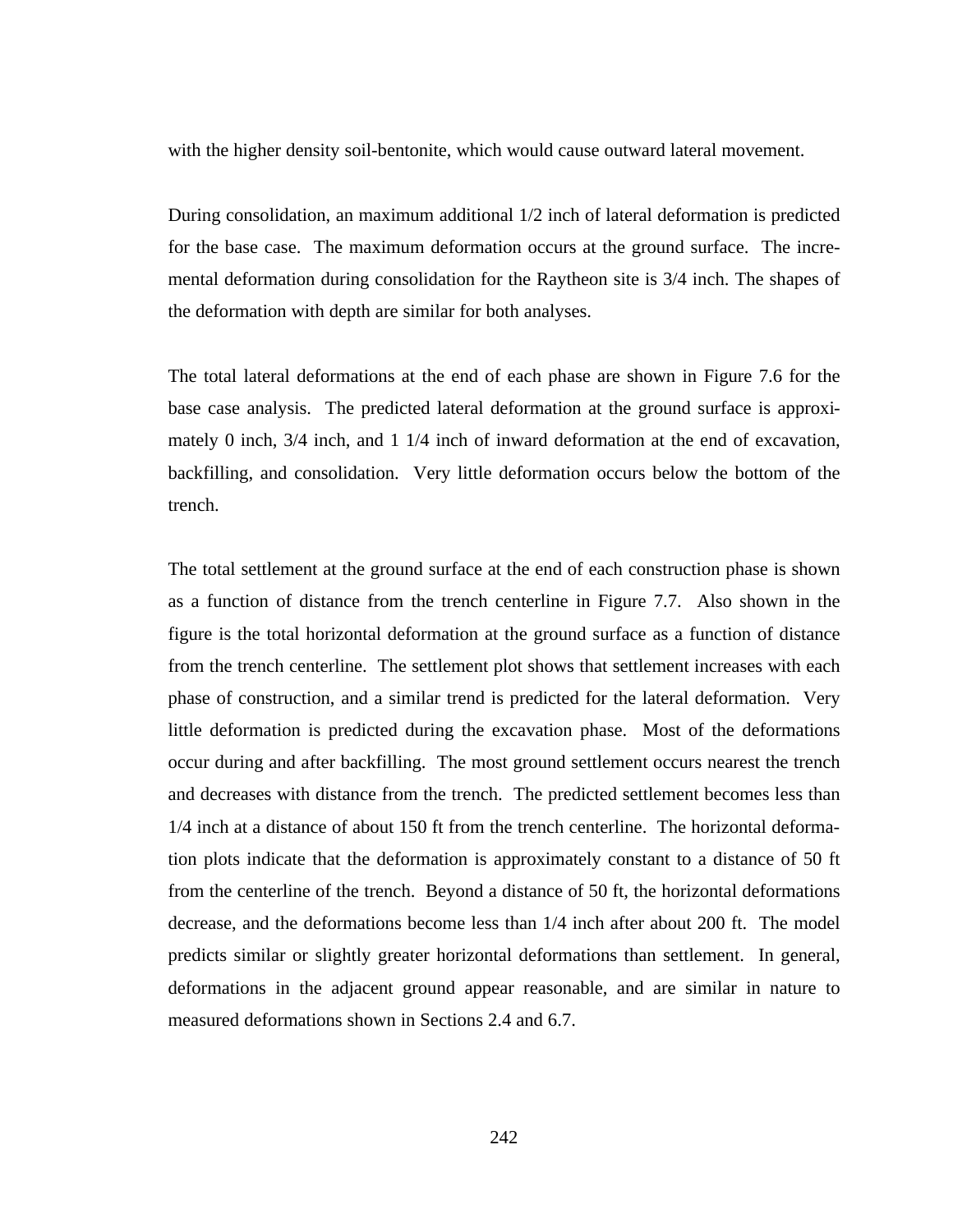The calculated settlement in the trench is shown in Figure 7.8. About 3 ft of settlement was predicted to occur near the center of the trench, while an inch is predicted in the sand at the trench wall. The maximum predicted settlement in the trench is 3% of the height of the trench, which may seem excessive, but is within the range of values reported in Section 2.4. Settlement in two soil-bentonite trenches were reported as 0.1% and 3-4% for 3 ft wide trenches. Mostly uniform settlement of the soil-bentonite is predicted in the trench, with most of the differential settlement between the soil-bentonite and the existing sand occurring in the thin soil-bentonite element next to the trench wall.

A simple 1-D calculation was preformed to calculate the settlement in the trench if no shear stresses developed at the trench wall and the soil-bentonite was fully consolidated under self weight. Assuming the initial stress of the soil-bentonite to be 100 psf, the estimated 1-D consolidation in the trench is calculated to be 13.2 ft. The calculated settlement from the finite element analyses is much less due to shear stresses in the soilbentonite and adjacent sand, and consolidation that occurs during soil-bentonite placement.

In general, there is good confidence in predicted deformations in adjacent ground. The deformations are similar to the analysis of the Raytheon case history, which was calibrated using measured lateral deformations and settlement data. Large settlement is predicted in the trench, which is within the range of reported values for other cutoff walls. Large differential deformations occur in the soil-bentonite element nearest the trench. These elements are further examined later in this section.

### Evaluation of Predicted Stresses in Consolidated Soil-Bentonite

There are three rows of elements representing the soil-bentonite in the finite element mesh. Together, the three columns are 1.5 ft wide, representing the half-width of the trench. The first column, nearest the trench centerline, is 0.75 ft wide. The second column is 0.45 ft wide, and the third column is 0.30 ft wide. The calculated effective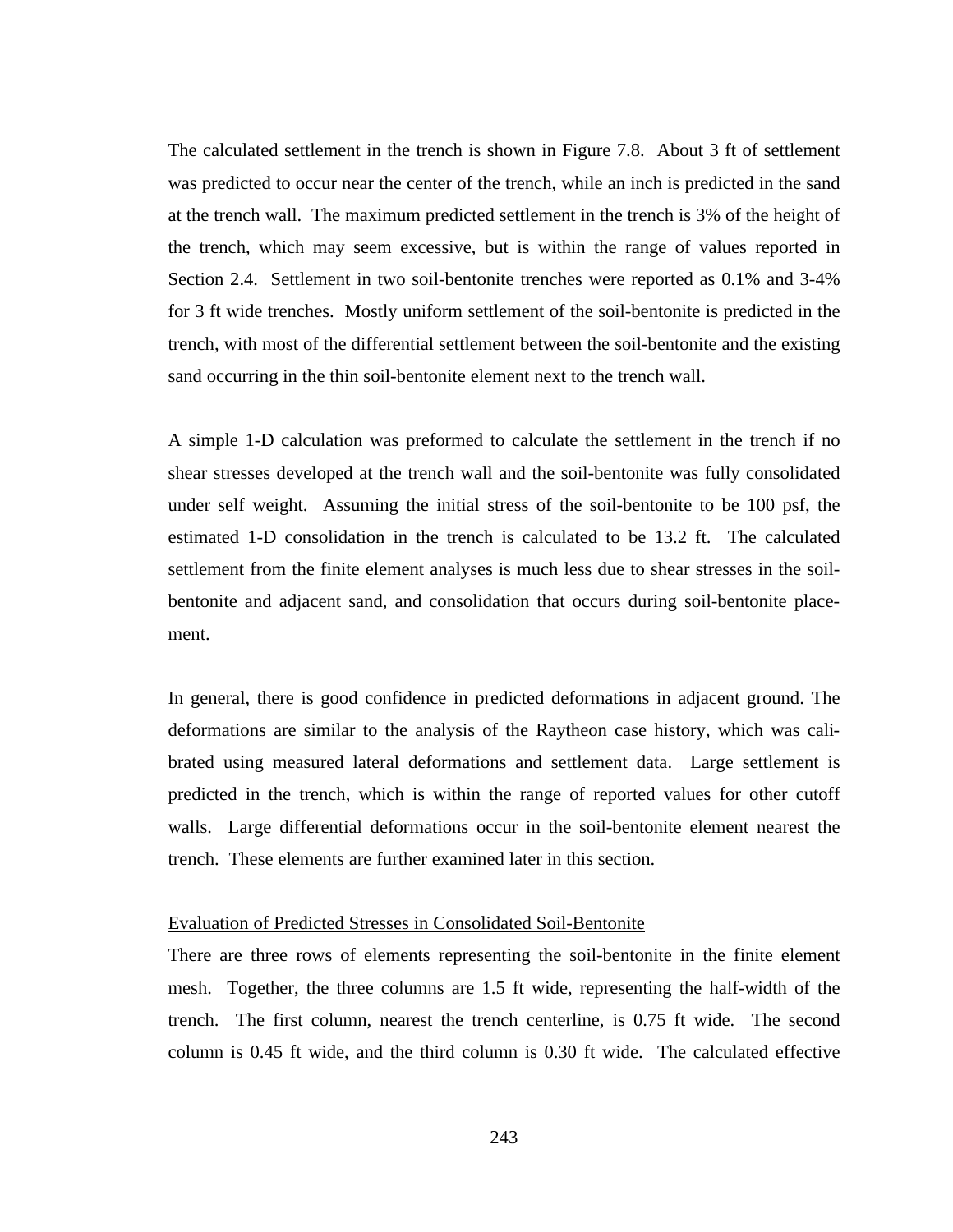vertical stress,  $\sigma_y$ , in the consolidated soil-bentonite for each column is shown in Figure 7.9. The values of  $\sigma_y$ ' with depth are similar for the first two columns of soil-bentonite. The values of  $\sigma_y$ ' are smaller for the third column, which is next to the trench wall. The predicted effective vertical stress increases with depth. The values of  $\sigma_y$  for geostatic conditions, lateral squeezing theory, and arching theory are also shown on the figure. The predicted stresses are less than geostatic stresses and greater than both the lateral squeezing and arching theories.

The calculated effective horizontal stress,  $\sigma_{x}$ , with depth is shown in Figure 7.10. The calculated effective horizontal stresses are less than the calculated effective vertical stresses. The first two columns have similar effective horizontal stresses, which are greater than effective horizontal stress in the third column. The values of  $\sigma_{x}$  for geostatic conditions, lateral squeezing theory, and arching theory are also shown on the figure. The  $\sigma_x$ ' stresses in the first two columns are less than the geostatic stresses, but greater than the lateral squeezing and arching theories. The values of  $\sigma_{x}$  in the third column are less than geostatic and lateral squeezing stresses, and greater than arching theory.

The effective horizontal stresses in the third column are thought to be too low when compared to the two other columns. The elements in the third column are very thin and the shear stresses in the elements are not great enough to explain the large difference in horizontal stresses from the second to the third column. Total horizontal force equilibrium does not seem to be met for the third column. Horizontal force equilibrium does seem to be met for the column of sand next to the trench and the first two columns of soil-bentonite.

The average stresses calculated in the soil-bentonite indicated that none of the soilbentonite elements were at failure. However, in the third column of soil-bentonite elements, the two gauss points closest to the trench wall were at failure over most of the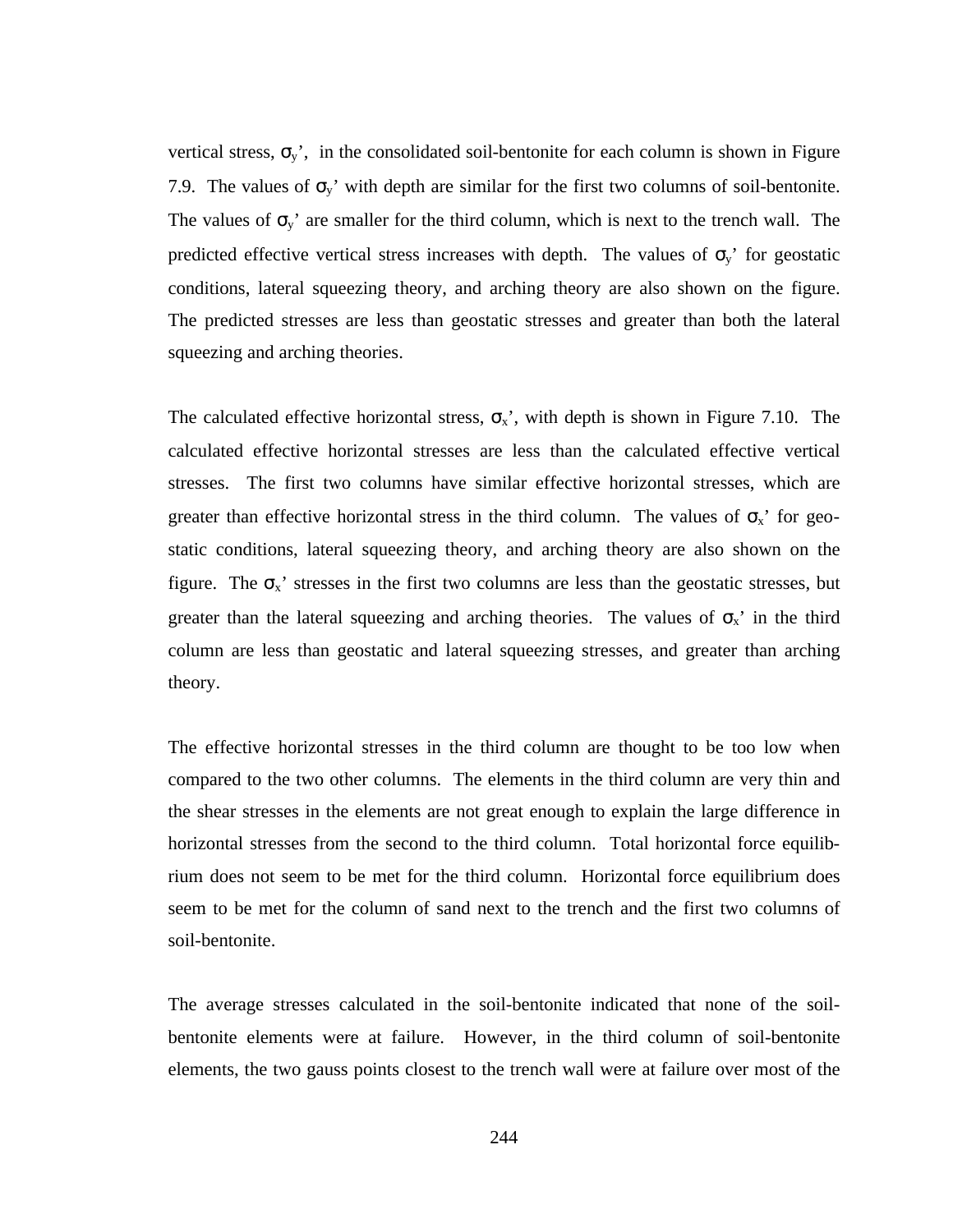depth of the trench. The final stresses at the gauss points from nine elements are shown in Figure 7.11. The gauss points from a row of elements near the top of the trench are plotted, along with the gauss points from a row of element near the middle of the trench, and a row of elements near the bottom of the trench. Each row has three elements, and each element has four gauss points. The six gauss points nearest the trench wall are plotted with open symbols, whereas the other gauss points are plotted with closed symbols. The figure shows that the six gauss points nearest the trench wall are at failure. The six gauss points at failure are clustered together on the failure line and have much lower deviatoric stresses than the rest of the gauss points. The other gauss points in the third column of elements, and in the other columns of elements are not at failure. The figure also shows that the gauss points towards the bottom of the trench have in general, higher deviatoric stresses than the gauss points towards the top of the trench.

It is thought that due to failure of the gauss points near the trench wall, the shear and normal stresses in the third column of soil-bentonite elements are too low. These gauss points failed early in the consolidation process while the effective normal stresses were quite low. Evidently, the finite element program was not able to track gauss points up the failure line if normal stresses are increased after failure. If interface elements had been available for use in this finite element model, perhaps the stresses could have been modeled more accurately. As described in Section 6.6, problems were encountered with the interface elements and their use had to be abandoned.

As a result of the failure of some of the gauss points in the soil-bentonite elements, it is thought that the shear stresses are too low in the soil-bentonite. Since the shear stresses were not able to transmit enough load to the adjacent sand, the vertical effective stresses calculated in the soil-bentonite are thought to be too high. Presently, there is no data available to calibrate the results of the consolidated stresses in the soil-bentonite.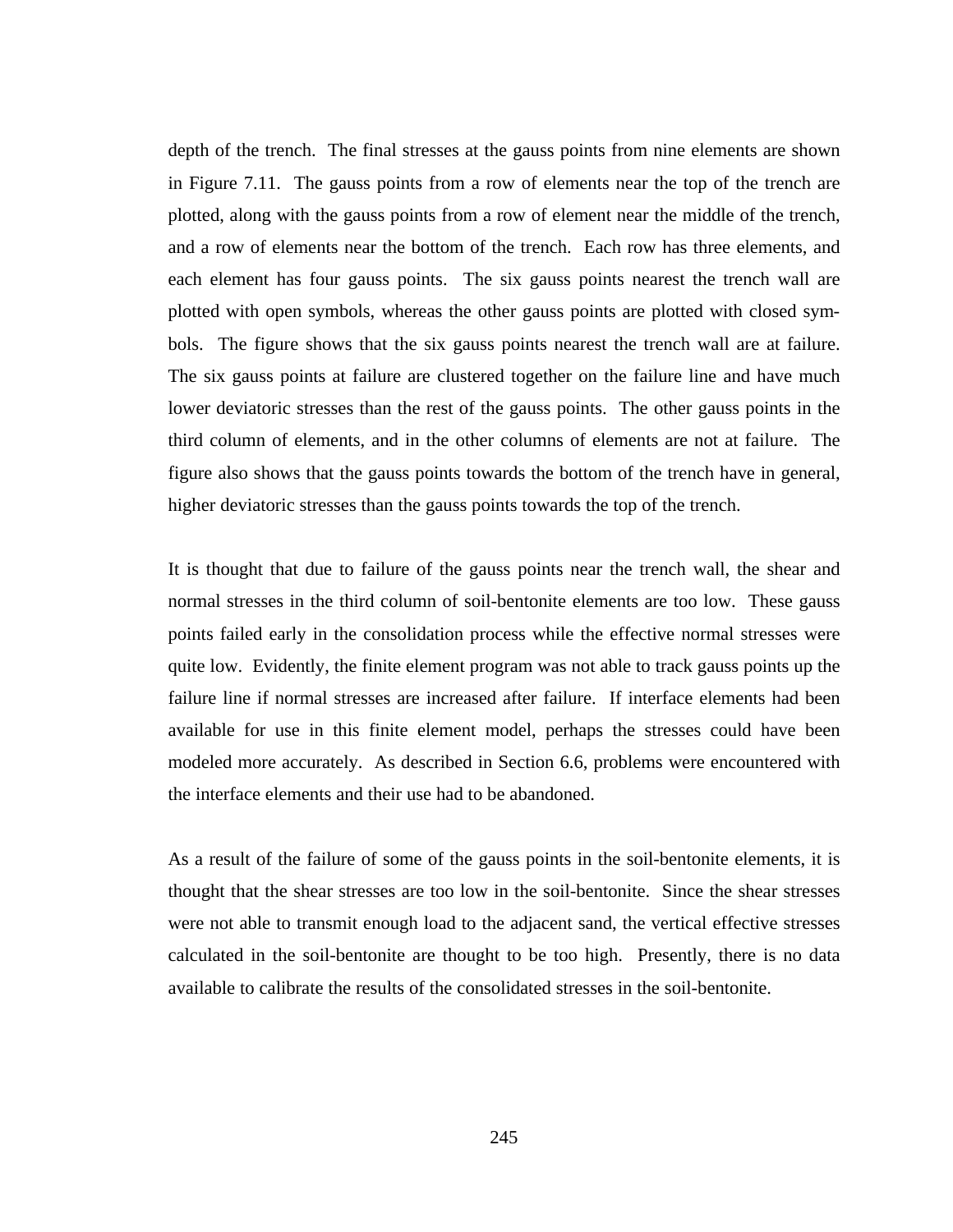Due to the uncertainty of the results of the effective stresses in the third column of soilbentonite elements, the accuracy of the deformations predicted in this column and the settlement in the trench are uncertain.

### Summary of Evaluation of Results

Calculated deformations in the adjacent ground for the base case analyses exhibit similar trends to those for the calibrated case history from Chapter 6. Therefore, confidence in the deformations in the adjacent ground are relatively good, and they are reported for the parametric study. Since the effective stresses in the consolidated soil-bentonite are thought to be too high, the predicted stresses in the soil-bentonite and the settlement of the soil-bentonite in the trench are not reported for the parametric study.

## **7.3 Description of Parametric Study**

Various elements of the base case analysis were changed in order to evaluate the influence of existing soil conditions, soil-bentonite properties, and trench configurations on the predicted deformations in adjacent ground.

The following items were varied:

- 1) Trench depth
- 2) Sand density
- 3) Sand OCR
- 4) R value of soil-bentonite
- 5) λ value of soil-bentonite
- 6) Depth of water table

A summary of the computer runs for the parametric study is shown is Table 7.3. The base case analysis is listed as case number 1. The procedures used in the modeling are described in Chapter 6. Changes or new procedures that were used in the parametric study are described in the following paragraphs when appropriate.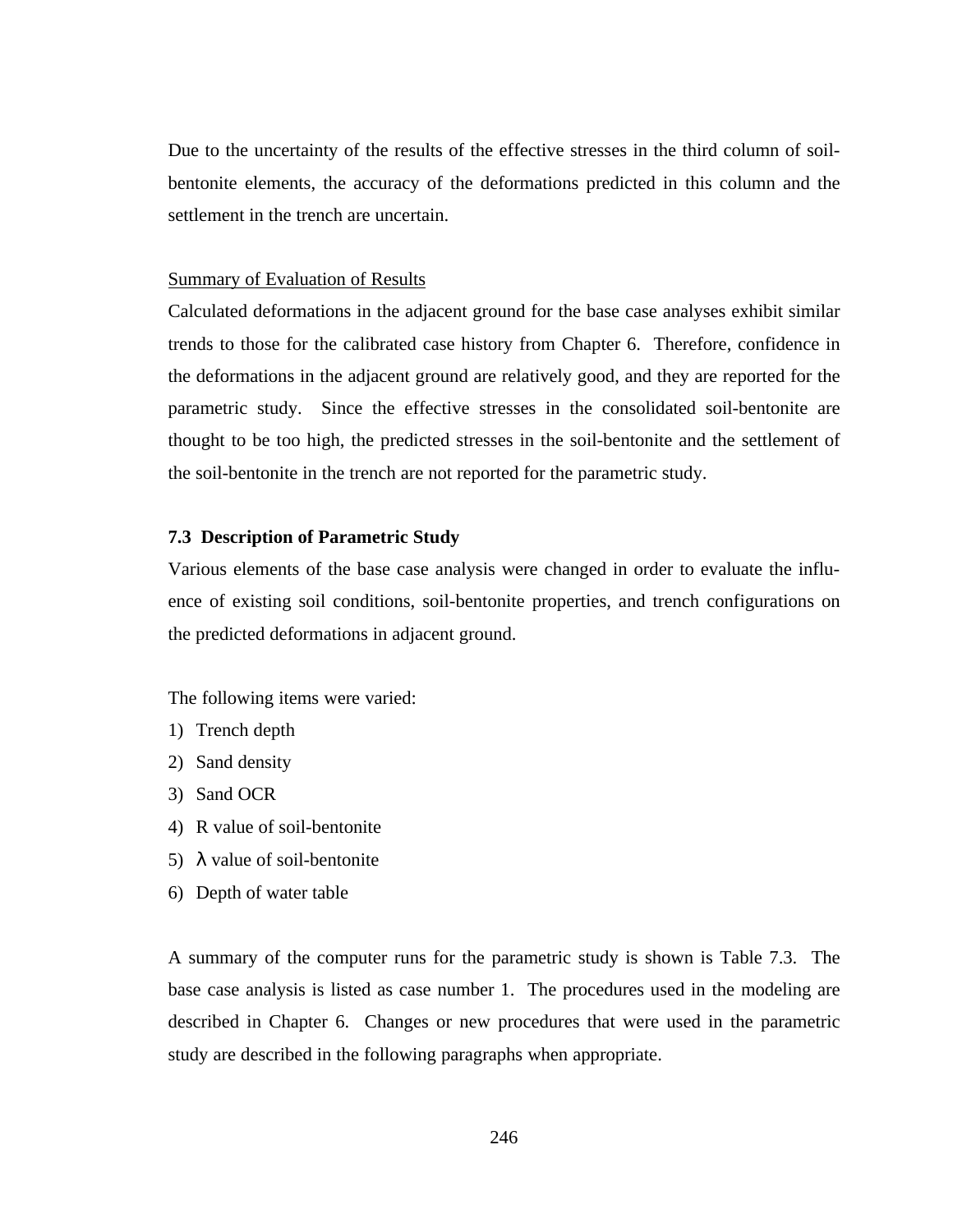| Case           | Trench            | Trench            | <b>Sand Properties</b> |                |                |                |     | Soil-Bentonite Properties | Water             |
|----------------|-------------------|-------------------|------------------------|----------------|----------------|----------------|-----|---------------------------|-------------------|
| Number         | Width             | Depth             | Sand                   | Sand           | $\mathbf R$    | S              | λ   | ĸ                         | Depth             |
|                | (f <sub>t</sub> ) | (f <sub>t</sub> ) | Density                | <b>OCR</b>     |                |                |     |                           | (f <sub>t</sub> ) |
| 1              | 3                 | 100               | Medium                 | 1              | $\overline{2}$ | $\overline{2}$ | .07 | .0049                     | 15                |
| $\overline{2}$ | 3                 | 30                | Medium                 |                | $\overline{2}$ | $\overline{2}$ | .07 | .0049                     | 15                |
| 3              | 3                 | 60                | Medium                 |                | $\overline{2}$ | $\overline{2}$ | .07 | .0049                     | 15                |
| $\overline{4}$ | 3                 | 100               | Loose                  |                | $\overline{2}$ | $\overline{2}$ | .07 | .0049                     | 15                |
| 5              | 3                 | 100               | Dense                  |                | $\overline{2}$ | $\overline{2}$ | .07 | .0049                     | 15                |
| 6              | 3                 | 100               | Loose                  | $\overline{2}$ | $\overline{2}$ | $\overline{2}$ | .07 | .0049                     | 15                |
| 7              | 3                 | 100               | Medium                 | $\overline{2}$ | $\overline{2}$ | $\overline{2}$ | .07 | .0049                     | 15                |
| 8              | 3                 | 100               | Dense                  | $\overline{2}$ | 2              | $\overline{2}$ | .07 | .0049                     | 15                |
| 10             | 3                 | 100               | Medium                 | 1              | $\overline{4}$ | $\overline{2}$ | .07 | .0049                     | 15                |
| 11             | 3                 | 100               | Medium                 | 1              | 3              | $\overline{2}$ | .07 | .0049                     | 15                |
| 12             | 3                 | 100               | Medium                 | 1              | $\overline{2}$ | $\overline{2}$ | .03 | .0021                     | 15                |
| 13             | 3                 | 100               | Medium                 |                | $\overline{2}$ | $\overline{2}$ | .10 | .007                      | 15                |
| 14             | 3                 | 100               | Medium                 |                | $\overline{2}$ | $\overline{2}$ | .07 | .0049                     | 10                |
| 15             | 3                 | 100               | Medium                 | 1              | 2              | $\overline{2}$ | .07 | .0049                     | 20                |

Table 7.3 Summary of Parametric Study

Cases 2 and 3 were performed to investigate the effect of trench depth. The trench depth was changed to 30 and 60 ft. The width of the trench was constant at 3 ft for all runs. The construction times for a 30 ft and 60 ft trench were calculated from typical soilbentonite construction rates estimated by a geotechnical engineer who works for a specialty contractor (Burke 1999). Much shorter times were estimated for the 30 ft and 60 ft trench than for the 100 ft trench, since it was assumed that the shorter trenches could be excavated with a backhoe, while a clam shell would be required for a 100 ft trench.

Cases 4 and 5 were performed to investigate the effect of sand density. The sand density was varied from medium to loose and dense. The sand was assumed to be normally consolidated. The effect of overconsolidation of the sand was investigated in cases 6 through 8. An OCR of 2 was assumed for sites with loose, medium, and dense sand. The hyperbolic model parameter values that were assumed for each sand are listed in Table 7.4. For the purposes of this study, it was assumed that the only affect of overconsolidation on material property values was to increase the value of  $K_0$  according to equation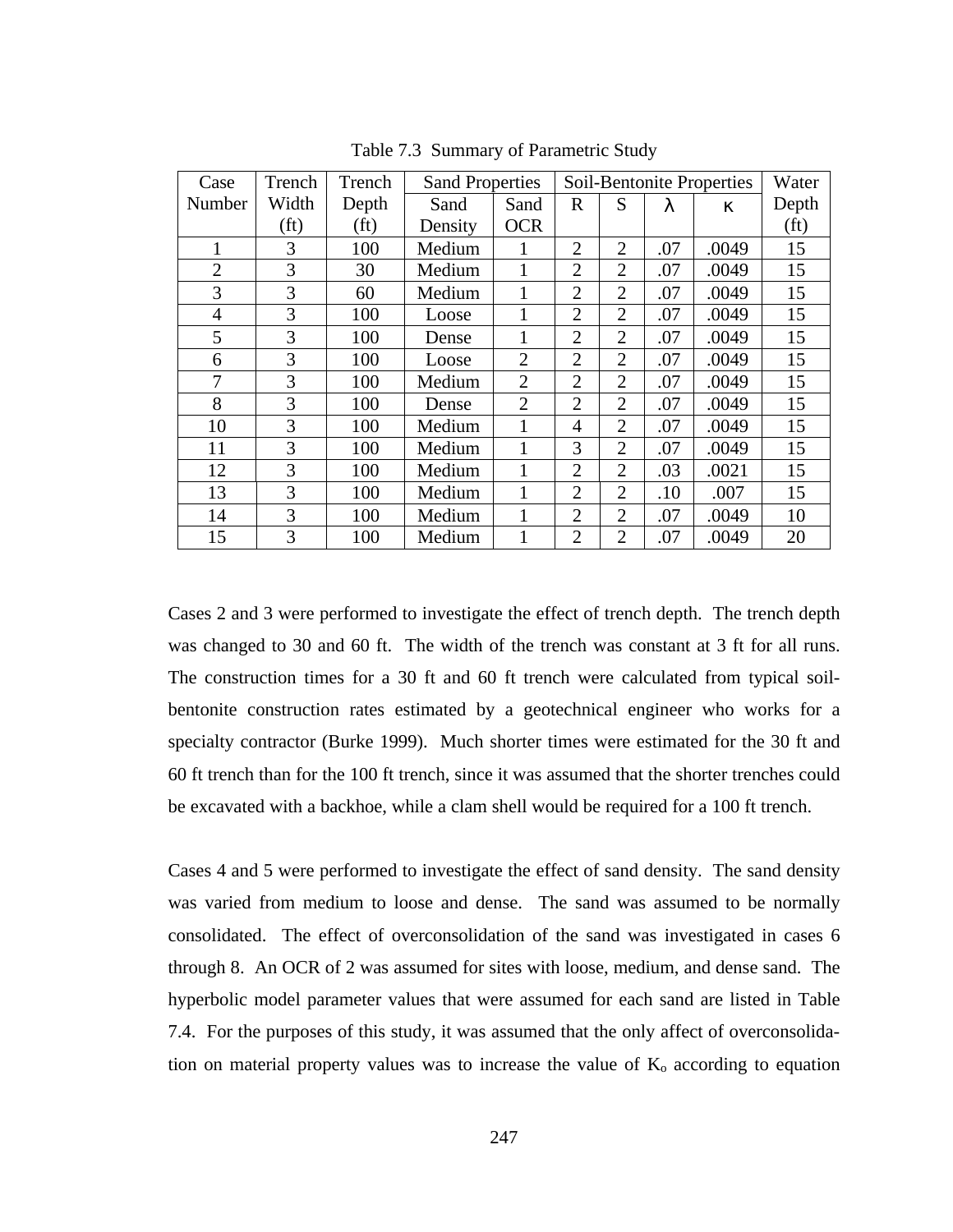7.1. Also, the effect of overconsolidation was modeled by applying and removing a surcharge of 2814 psf to the entire site. It was estimated that this pressure would cause an OCR close to 2 over about 80% of the depth of the analyzed section.

| Hyperbolic Model         | NC       | NC       | NC       | OC             | OC       | OC       |
|--------------------------|----------|----------|----------|----------------|----------|----------|
| Parameter                | Loose    | Medium   | Dense    | Loose          | Medium   | Dense    |
|                          | Sand     | Sand     | Sand     | Sand           | Sand     | Sand     |
| <b>OCR</b>               |          |          |          | $\overline{2}$ | 2        | 2        |
| Total Unit Weight (pcf)  | 120      | 125      | 135      | 120            | 125      | 135      |
| $K_{o}$                  | 0.5      | 0.43     | 0.36     | 0.71           | 0.63     | 0.56     |
| Cohesion (psf)           | $\Omega$ | $\Omega$ | 0        | $\Omega$       | $\Omega$ | $\theta$ |
| Friction Angle (degrees) | 30       | 35       | 40       | 30             | 35       | 40       |
| Tensile Strength (psf)   | $\Omega$ | $\Omega$ | $\Omega$ | $\Omega$       | $\Omega$ | $\Omega$ |
| $R_f$                    | 0.7      | 0.7      | 0.7      | 0.7            | 0.7      | 0.7      |
| $\bf K$                  | 250      | 500      | 1000     | 250            | 500      | 1000     |
| $K_{\text{ur}}$          | 750      | 1500     | 3000     | 750            | 1500     | 3000     |
| n                        | 0.4      | 0.4      | 0.4      | 0.4            | 0.4      | 0.4      |
| $K_b$                    | 150      | 300      | 450      | 150            | 300      | 450      |
| m                        | 0.2      | 0.2      | 0.2      | 0.2            | 0.2      | 0.2      |

Table 7.4 Soil Parameter Values for Sand used in Parametric Study

notes: NC = Normally Consolidated, OC = Overconsolidated

The effect of the R parameter for soil-bentonite was investigated in cases 10 and 11. The R value was varied to 3 and 4. An R value of 2 was used for the base case analysis. The R value was found to be 4 for soil-bentonite mixtures SB1 and SB3, and the value of R was found to be 2 for the soil-bentonite at the Raytheon site. The effect of varying  $\lambda$  and κ of the soil-bentonite was investigated in cases 12 and 13. The λ value was varied to 0.03 and 0.10. The range of reported values of  $\lambda$  was estimated to be 0.2 to 0.11 from data reported in Chapter 2 and 3. The  $\kappa$  value was varied accordingly, assuming a  $\lambda/\kappa$ relationship of 0.07. This ratio of  $\lambda/\kappa$  was found to be a typical value from data presented in Chapter 2 and 3.

In cases 14 and 15 the depth of the water table was varied from 10 to 20 ft. The values of water depth were chosen such that the water table was as high as possible, but that the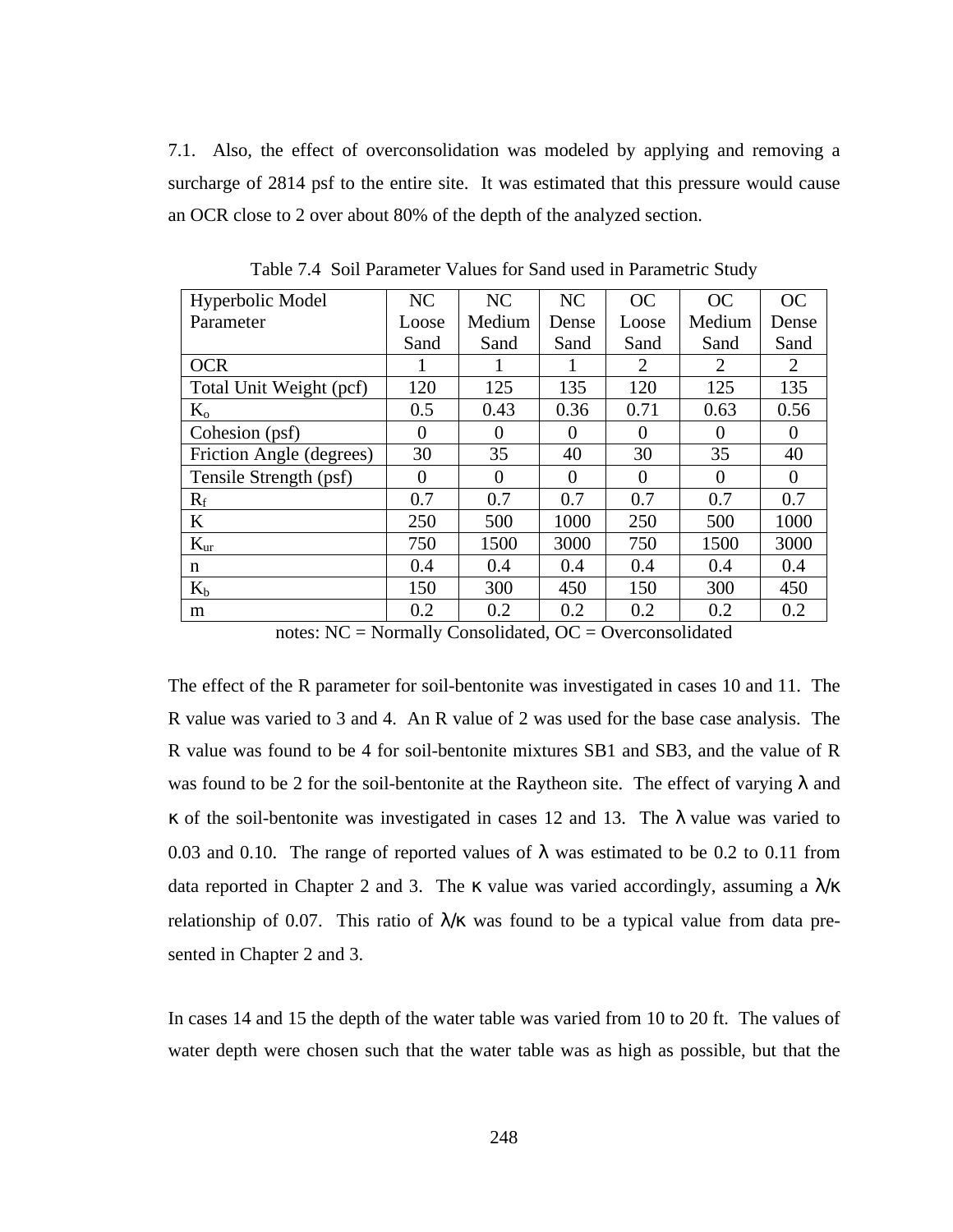factor of safety estimated for trench stability during excavation was greater than 1.2 for all runs. The factors of safety were calculated using equations established for excavation of soil-bentonite trenches under bentonite-water slurry assuming planar slip surfaces in sand (Adams et al. 1997).

#### **7.4 Results of the Parametric Study**

### Deformations in Adjacent Ground

The results of the parametric study are shown in Figures 7.12 to 7.19. The figures show the predicted settlement and horizontal deformation in the adjacent ground at the ground surface for all cases. Figures 7.12 through 7.19 show the effect of trench depth, sand density, OCR for loose sand, OCR for medium sand, OCR for dense sand, soil-bentonite R value, soil-bentonite  $\lambda$  value, and depth of water, respectively.

The figures show that the patterns of settlement and lateral deformation are similar for all cases. The maximum predicted settlement typically occurs at the trench wall and gradually decreases with distance. The lateral displacement is approximately constant over the 50 ft closest to the trench for 100 ft trenches. The lateral displacement decreases at greater distances from the trench. The graphs show that most of the deformation occurs within 200 ft of the trench centerline, and this region has the greatest differential settlement. The figures also show significant deformations (greater than 1/4 inch) at distances of 100 to 290 ft for all cases with 100 ft deep trenches (all cases except 2 and 3).

The maximum settlement and maximum lateral deformation for each case are summarized in Table 7.5. For each series, the maximum deformations are compared to a baseline case. The base line case is listed first in each series and is typically the base case analysis. For the series of overconsolidated sands, the base line is considered the normally consolidated site. For example, in the trench depth series, the base line case is Case 1, the base case analysis. The table shows that when the trench was varied from 100 ft in depth to 30 ft in depth, the maximum settlement (max) decreased from 1.19 inch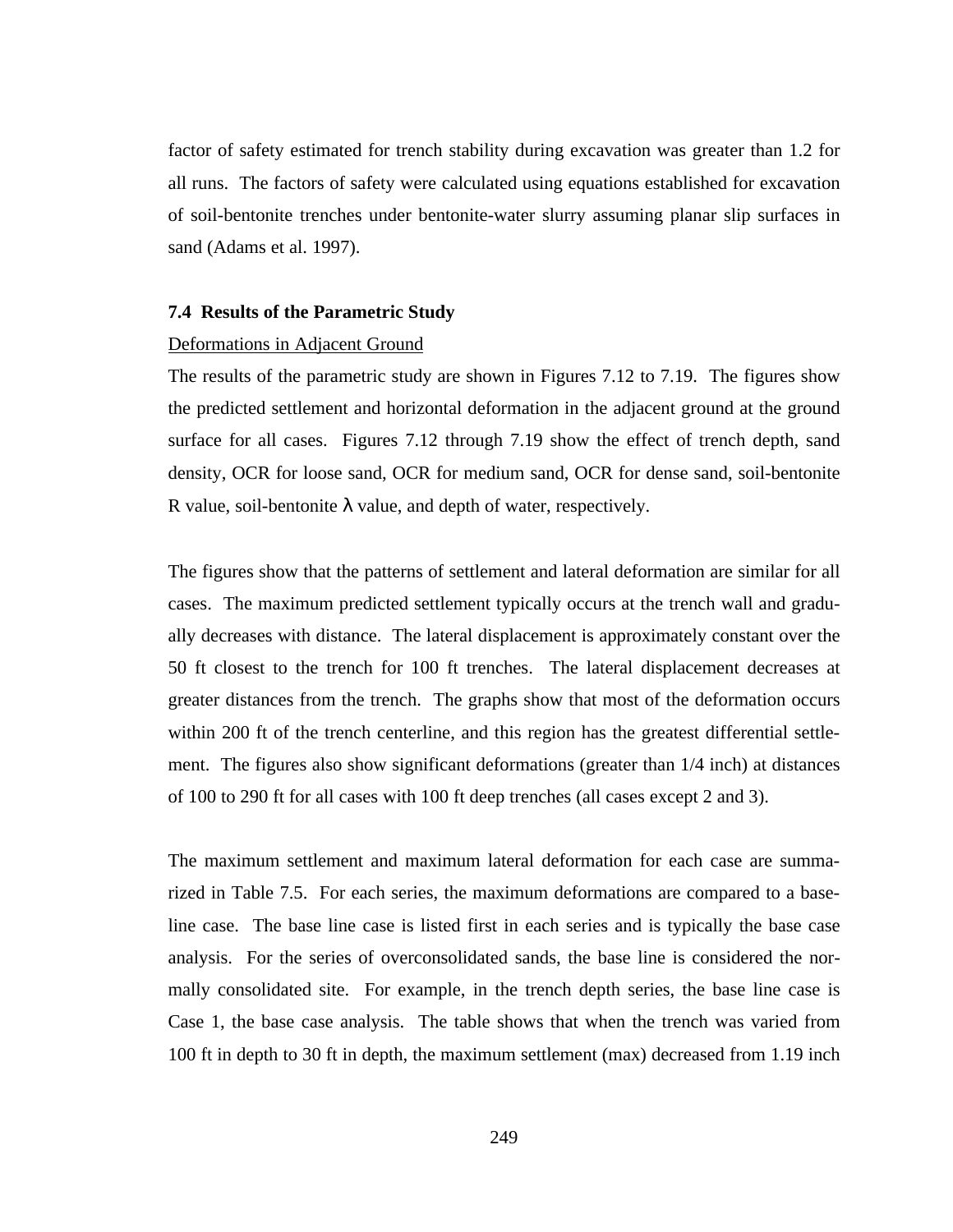to 0.07 inch. The table shows the difference in settlement from the base line  $(\Delta)$  is  $-1.12$ inch. The percent difference from the base line (% change) is -94%.

|                |                                | Settlement |           |           | <b>Lateral Deformation</b> |           |           |  |
|----------------|--------------------------------|------------|-----------|-----------|----------------------------|-----------|-----------|--|
| Case           | Description                    | max        | $\Delta$  | $\%$      | max                        | $\Delta$  | $\%$      |  |
|                |                                | (in.)      | (in.)     | change    | (in.)                      | (in.)     | change    |  |
| $\mathbf{1}$   | 100 ft trench depth            | 1.19       | <b>NA</b> | <b>NA</b> | 1.37                       | <b>NA</b> | <b>NA</b> |  |
| $\overline{2}$ | 30 ft trench depth             | 0.07       | $-1.12$   | $-94$     | $-.08$                     | $-1.45$   | $-106$    |  |
| 3              | 60 ft trench depth             | 0.43       | $-0.76$   | $-64$     | 0.42                       | $-.95$    | $-69$     |  |
| $\mathbf{1}$   | Medium NC sand                 | 1.19       | <b>NA</b> | <b>NA</b> | 1.37                       | NA        | <b>NA</b> |  |
| $\overline{4}$ | Loose NC sand                  | 2.69       | 1.50      | 126       | 3.05                       | 1.68      | 123       |  |
| 5              | Dense NC sand                  | 0.67       | $-0.52$   | -44       | 0.87                       | $-.50$    | $-36$     |  |
| $\overline{4}$ | Loose NC sand                  | 2.69       | <b>NA</b> | <b>NA</b> | 3.05                       | <b>NA</b> | NA        |  |
| 6              | Loose OC sand                  | 3.55       | 0.86      | 24        | 4.45                       | 1.40      | 31        |  |
| $\mathbf{1}$   | Medium NC sand                 | 1.19       | <b>NA</b> | <b>NA</b> | 1.37                       | <b>NA</b> | NA        |  |
| 7              | Medium OC sand                 | 1.73       | 0.54      | 31        | 2.18                       | 0.81      | 37        |  |
| 5              | Dense NC sand                  | 0.67       | <b>NA</b> | <b>NA</b> | 0.87                       | <b>NA</b> | <b>NA</b> |  |
| 8              | Dense OC sand                  | 0.97       | 0.30      | 31        | 1.22                       | 0.35      | 29        |  |
| $\mathbf{1}$   | Soil-bentonite R=2             | 1.19       | <b>NA</b> | <b>NA</b> | 1.37                       | NA        | <b>NA</b> |  |
| 11             | Soil-bentonite $R=3$           | 1.23       | 0.04      | 3         | 1.48                       | 0.11      | 8         |  |
| 10             | Soil-bentonite R=4             | 1.26       | 0.07      | 6         | 1.57                       | 0.20      | 15        |  |
| $\mathbf{1}$   | Soil-bentonite $\lambda$ =0.07 | 1.19       | <b>NA</b> | <b>NA</b> | 1.37                       | NA        | NA        |  |
| 12             | Soil-bentonite $\lambda$ =0.03 | 0.65       | $-0.54$   | $-45$     | 0.70                       | $-0.67$   | -49       |  |
| 13             | Soil-bentonite $\lambda$ =0.10 | 1.47       | 0.28      | 24        | 1.72                       | 0.35      | 26        |  |
| $\mathbf{1}$   | Water table 15 ft              | 1.19       | <b>NA</b> | <b>NA</b> | 1.37                       | <b>NA</b> | <b>NA</b> |  |
| 14             | Water table 10 ft              | 1.98       | 0.79      | 66        | 2.30                       | 0.93      | 68        |  |
| 15             | Water table 20 ft              | 0.79       | $-0.40$   | $-34$     | 0.91                       | $-0.46$   | $-34$     |  |

Table 7.5 Summary of Maximum Deformations in Adjacent Ground for Parametric Study

The parametric study indicates the following trends. Decreasing the depth of the trench decreases the deformations. Decreasing the density of the sand, increases the deformations. Increasing the OCR of the sand increases the deformations. Increasing the R value of soil-bentonite increases the deformations. Increasing the  $\lambda$  value of soil-bentonite increases the deformations. Lowering the water table decreases the deformations.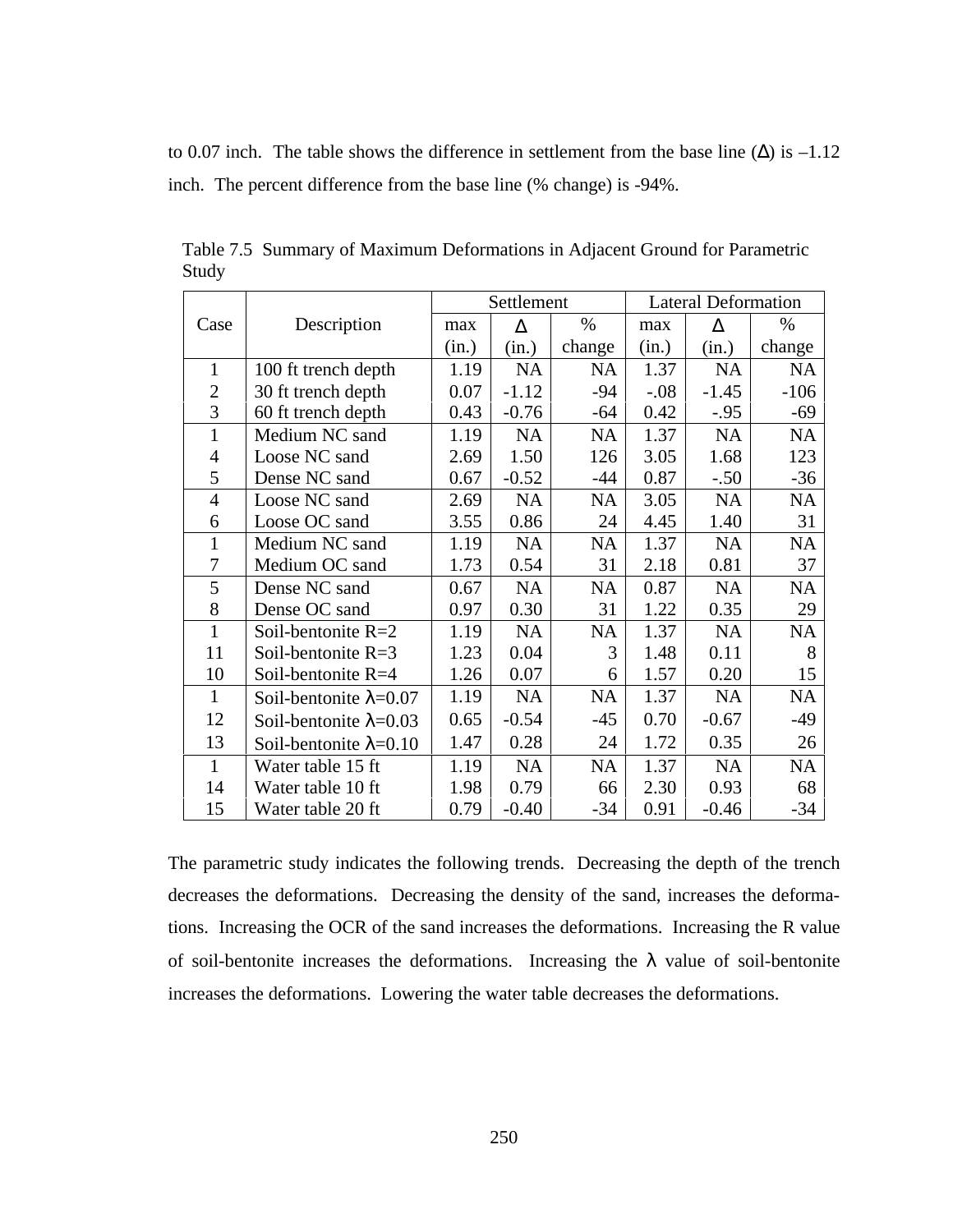The results of the parametric study indicate that changing the density of the sand has the greatest effect on the magnitudes of deformations compared to the base case analysis. The next greatest effect is caused by varying the depth of the trench, followed by depth of water, soil-bentonite  $\lambda$  value, sand OCR, and soil-bentonite R value. The parametric study indicates that changing the R value of soil-bentonite has very little effect on deformations in adjacent ground. The parametric study indicates that changing the OCR from 1 to 2 has greatest effect on the magnitude of deformations for loose sands and the smallest effect on the magnitude of deformations for dense sands. The percent change in the deformations is about the same for changing the OCR from 1 to 2 regardless of soil density.

## Factor of Safety During Excavation

The factor of safety, FS, against trench stability during excavation can be calculated for several of the cases in the parametric study. Closed form solutions assuming planar slip surfaces in sand (Adams et al. 1997) were used. The factor of safety is a function of 1) ratio of height of water table to depth of trench, 2) ratio of height of bentonite-water slurry in trench to depth of trench, 3) unit weight of bentonite-water slurry and, 4) unit weight of sand and friction angle of sand. Factors of safety were calculated for cases 1, 2, 3, 4, 5, 14, and 15. For these cases, the height of the water table was varied, the depth of trench was varied, the unit weight of sand was varied and the friction angle of the sand was varied. The height of the bentonite-water slurry was assumed to be equal to the depth of the trench in all cases. The unit weight of the bentonite-water slurry and the soil-bentonite properties were not varied for these cases. The factor of safety values are shown in Table 7.6. The factor of safety for cases 12 and 13 are also shown in Table 7.6. In these cases, the compressibility of the soil-bentonite was varied by changing the  $\lambda$ parameter.

The values of factors of safety were compared to the normalized maximum settlement after excavation and consolidation. The maximum settlement values after excavation and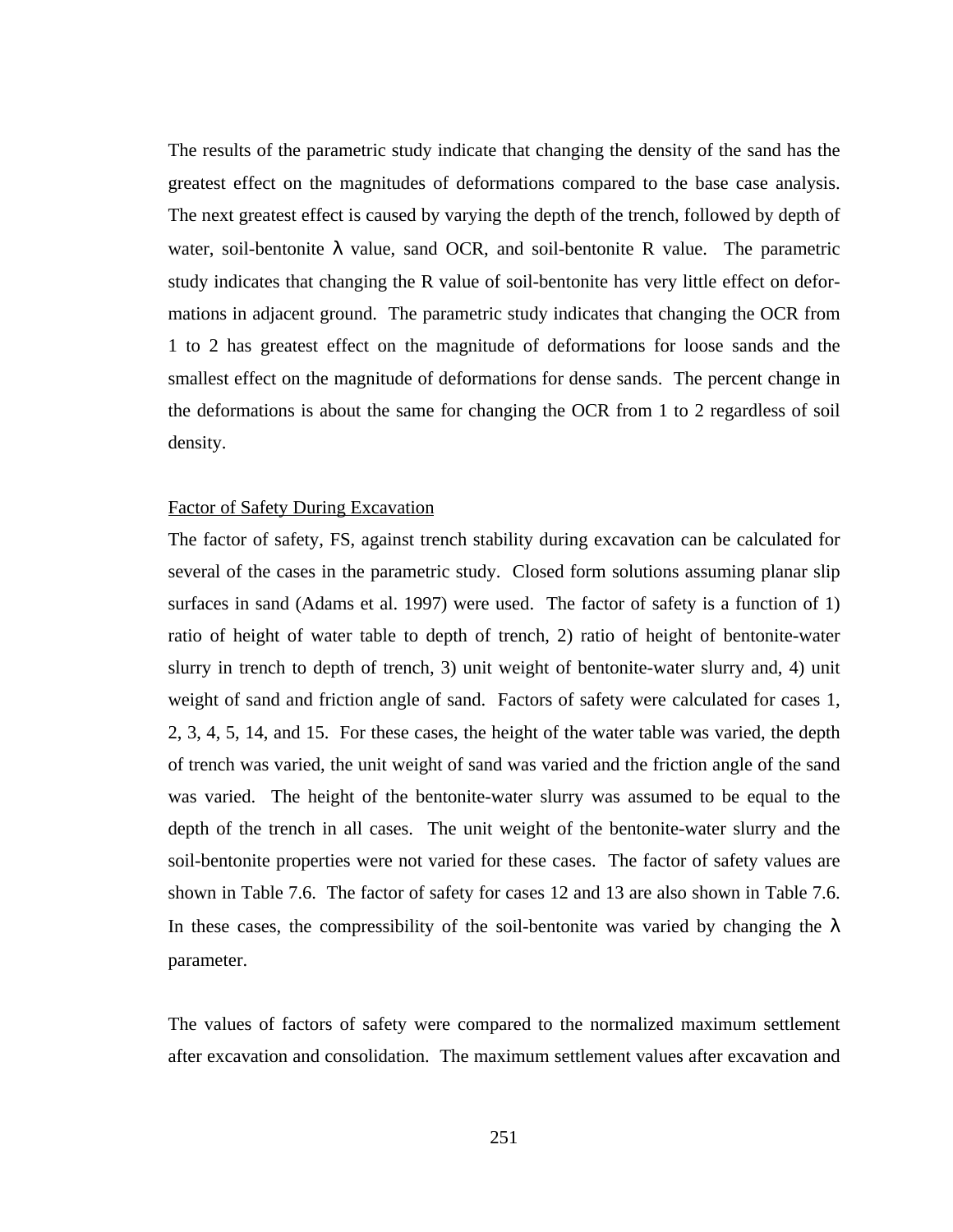consolidation were normalized by the depth of the trench. The settlement values are shown in Table 7.6.

| Case           | Description                    | <b>FS</b> | $Set_{\text{exc}}$ | $\text{Set}$ t <sub>exc</sub> / H | $Set_{con}$ | $\operatorname{Sett}_{\text{con}}/H$ |
|----------------|--------------------------------|-----------|--------------------|-----------------------------------|-------------|--------------------------------------|
|                |                                |           | (inch)             | x 100 %                           | (inch)      | x 100 %                              |
|                | 100 ft trench depth            | 1.37      | 0.16               | 0.013                             | 1.19        | 0.099                                |
| 2              | 30 ft trench depth             | 2.26      | $-0.03$            | $-0.009$                          | 0.07        | 0.019                                |
| 3              | 60 ft trench depth             | 1.68      | $-0.05$            | $-0.006$                          | 0.43        | 0.060                                |
| $\overline{4}$ | Loose CD sand                  | 1.21      | 0.90               | 0.075                             | 2.69        | 0.224                                |
| 5              | Dense NC sand                  | 1.45      | 0.02               | 0.002                             | 0.67        | 0.056                                |
| 14             | Water table 10 ft              | 1.20      | 0.48               | 0.040                             | 1.98        | 0.165                                |
| 15             | Water table 20 ft              | 1.53      | $-0.07$            | $-0.006$                          | 0.79        | 0.066                                |
| 12             | Soil-bentonite $\lambda$ =0.03 | 1.37      | 0.16               | 0.013                             | 0.65        | 0.054                                |
| 13             | Soil-bentonite $\lambda$ =0.10 | 1.37      | 0.16               | 0.013                             | 1.47        | 0.122                                |

Table 7.6 Factor of Safety During Excavation and Maximum Settlement Values After Excavation and Consolidation

Notes:  $FS = Factor$  of safety during excavation

 $Sette_{exc} = Maximum$  settlement of adjacent ground after excavation  $H =$ Trench depth

 $Sett_{con} = Maximum$  settlement of adjacent ground after consolidation

The factors of safety are plotted versus normalized maximum settlement after excavation in Figure 7.20a with open triangles pointing down. Figure 7.20a indicates that there is a trend of increasing normalized settlement after excavation with decreasing factor of safety during excavation, as expected. The factors of safety are plotted versus normalized maximum settlement after consolidation in Figure 7.20b. Figure 7.20b indicates that there is also a trend of increasing normalized settlement after consolidation with decreasing factor of safety during excavation. Cases 1, 2, 3, 4, 5, 14, and 15 are plotted in Figure 7.20b with open circles. In all of these cases the soil-bentonite has the same property values including  $\lambda = 0.07$ . In Figure 7.20b a trend line was estimated for the normalized settlement after consolidation for the seven cases with  $\lambda$ =0.07 as shown by the solid line. Trend lines were also estimated for  $\lambda = 0.03$  and  $\lambda = 0.10$  from cases 12 and 13 as shown by the dashed line and dash-dot line, respectively.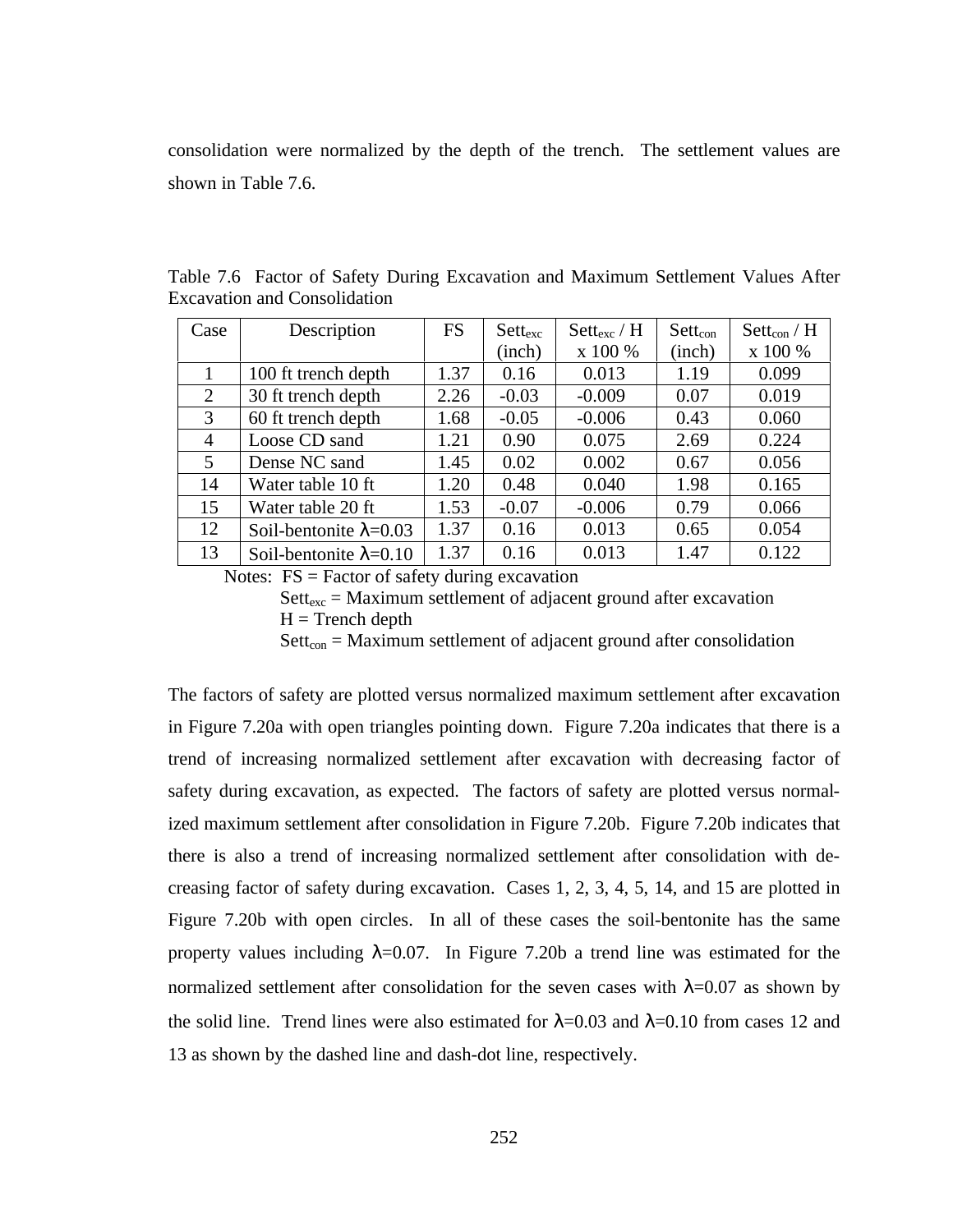Figure 7.20b incorporates many factors that were shown to be significant on the settlement in adjacent ground from the parametric study. Changes in properties of the sand, water table depth, and trench depth are incorporated with the factor of safety, and changes in soil-bentonite compressibility are incorporated the with the trend lines for various  $\lambda$  values. It should be noted that the figure is based on a 3 ft wide trench.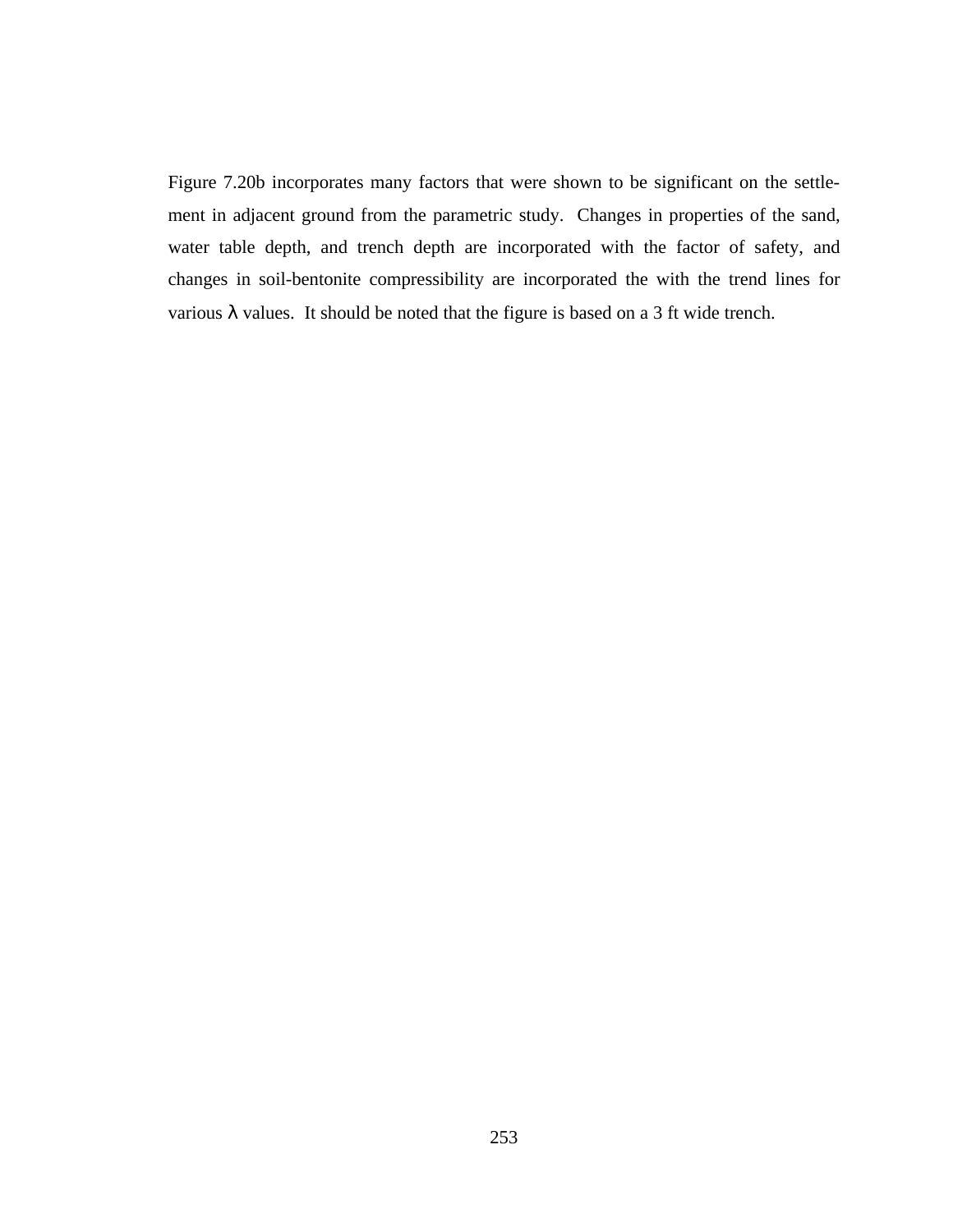

Section, Not to Scale

Figure 7.1 Section Analyzed in Parametric Study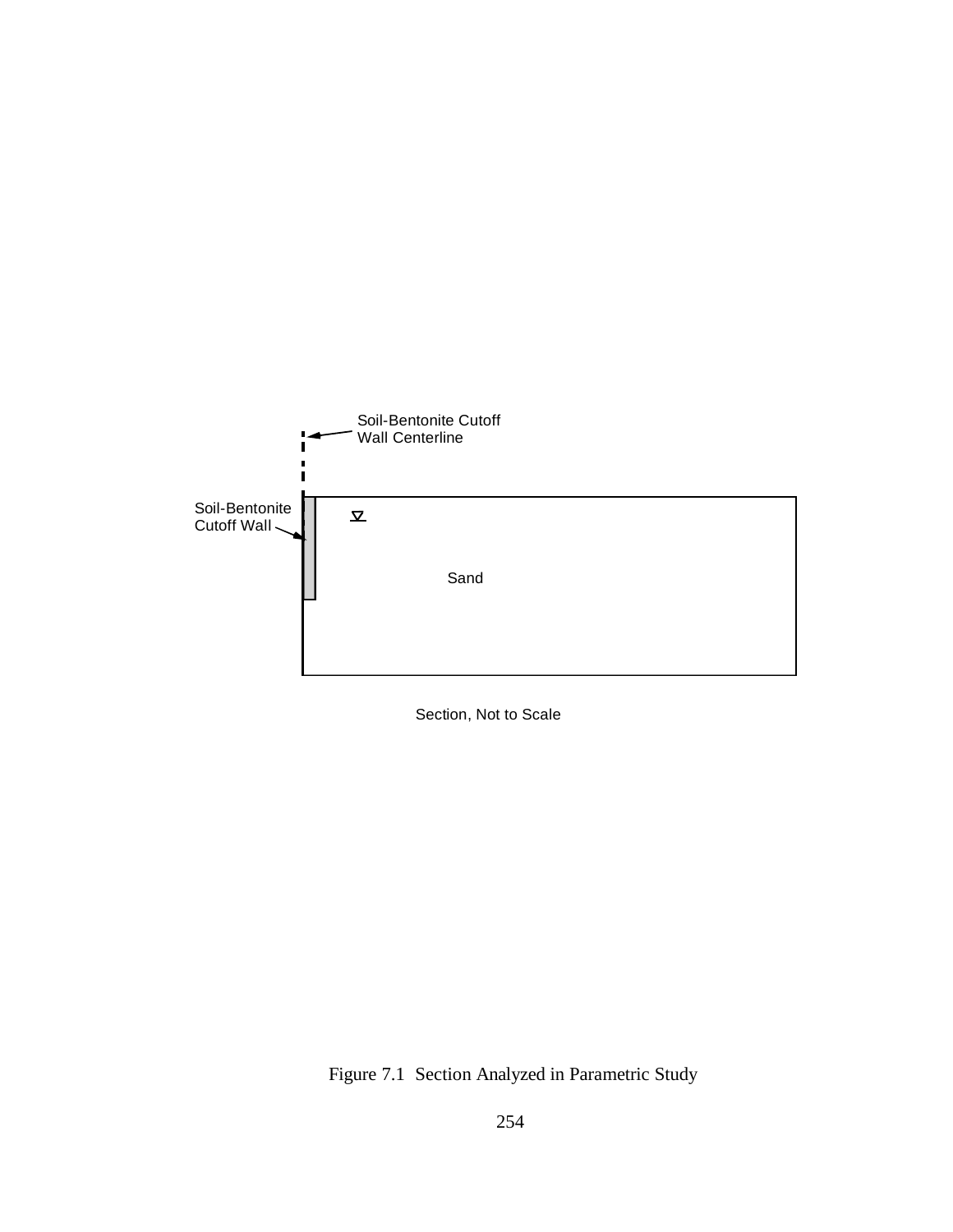

Note: Negative Deformation = Toward Trench Centerline

Figure 7.2 Preliminary Analysis: Predicted Lateral Deformations after Excavation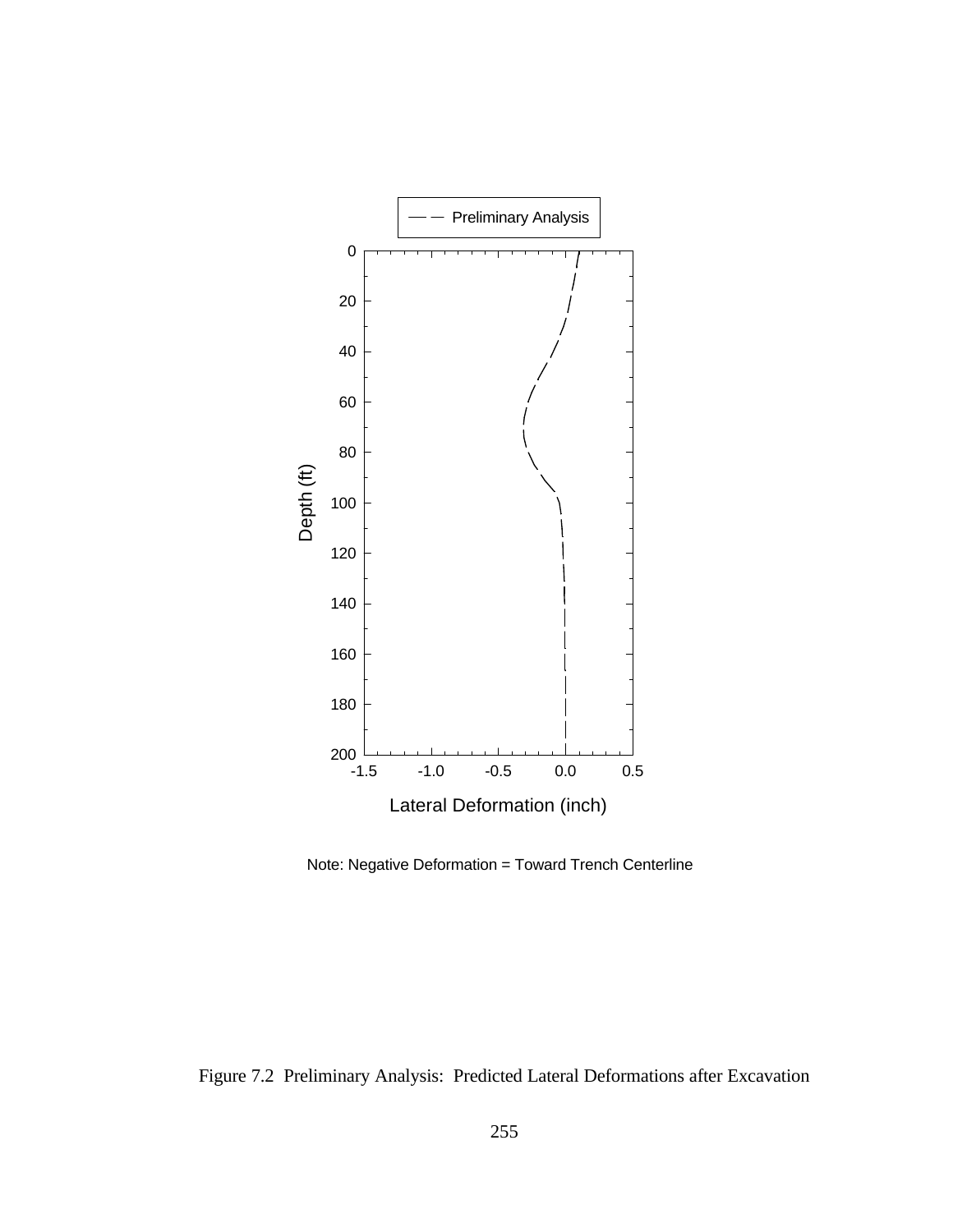

Figure 7.3 Pressures at Trench Wall with Depth for Base Case Analysis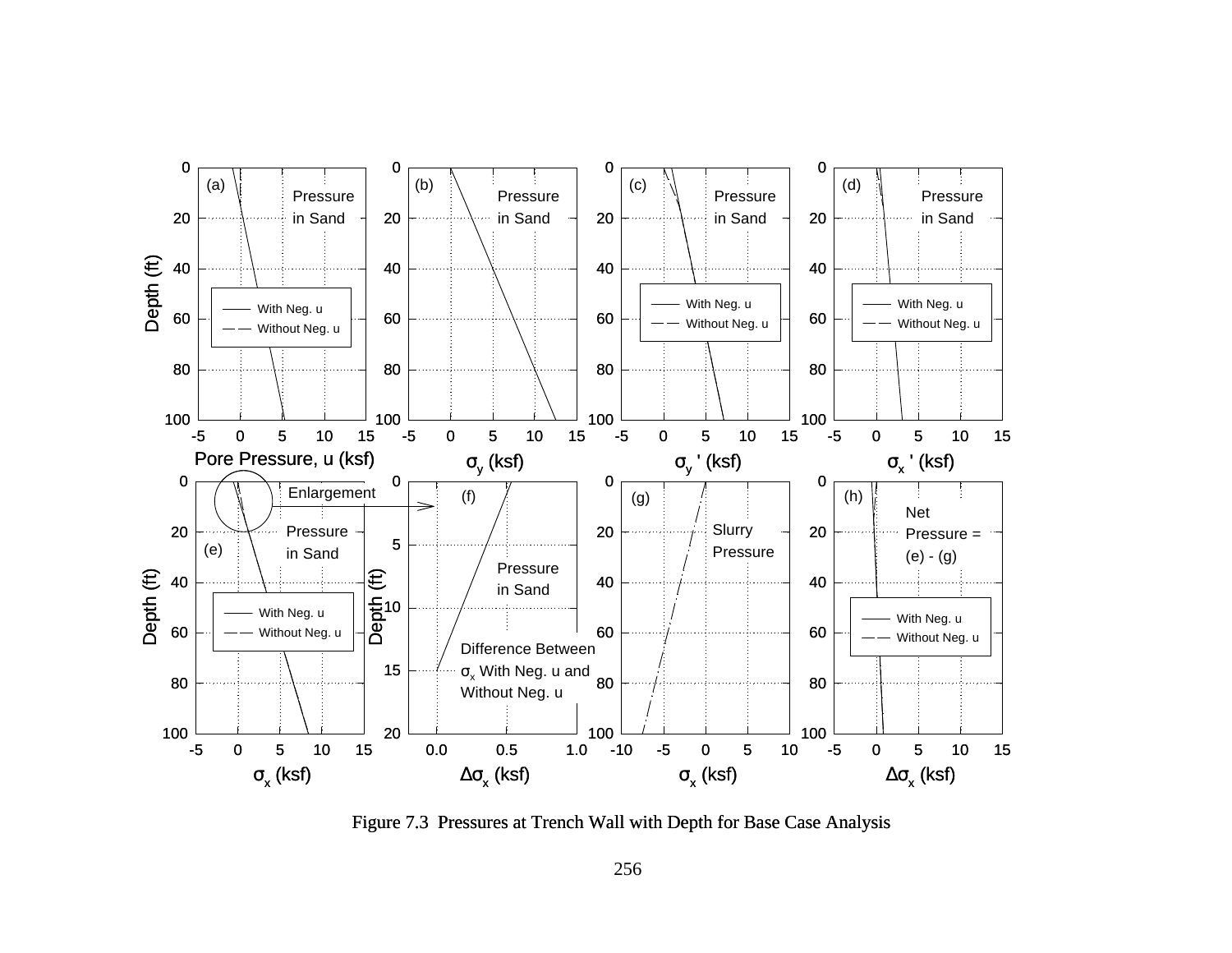

Note: Negative Deformation = Towards Trench Centerline

Figure 7.4 Base Case: Predicted Lateral Deformations after Excavation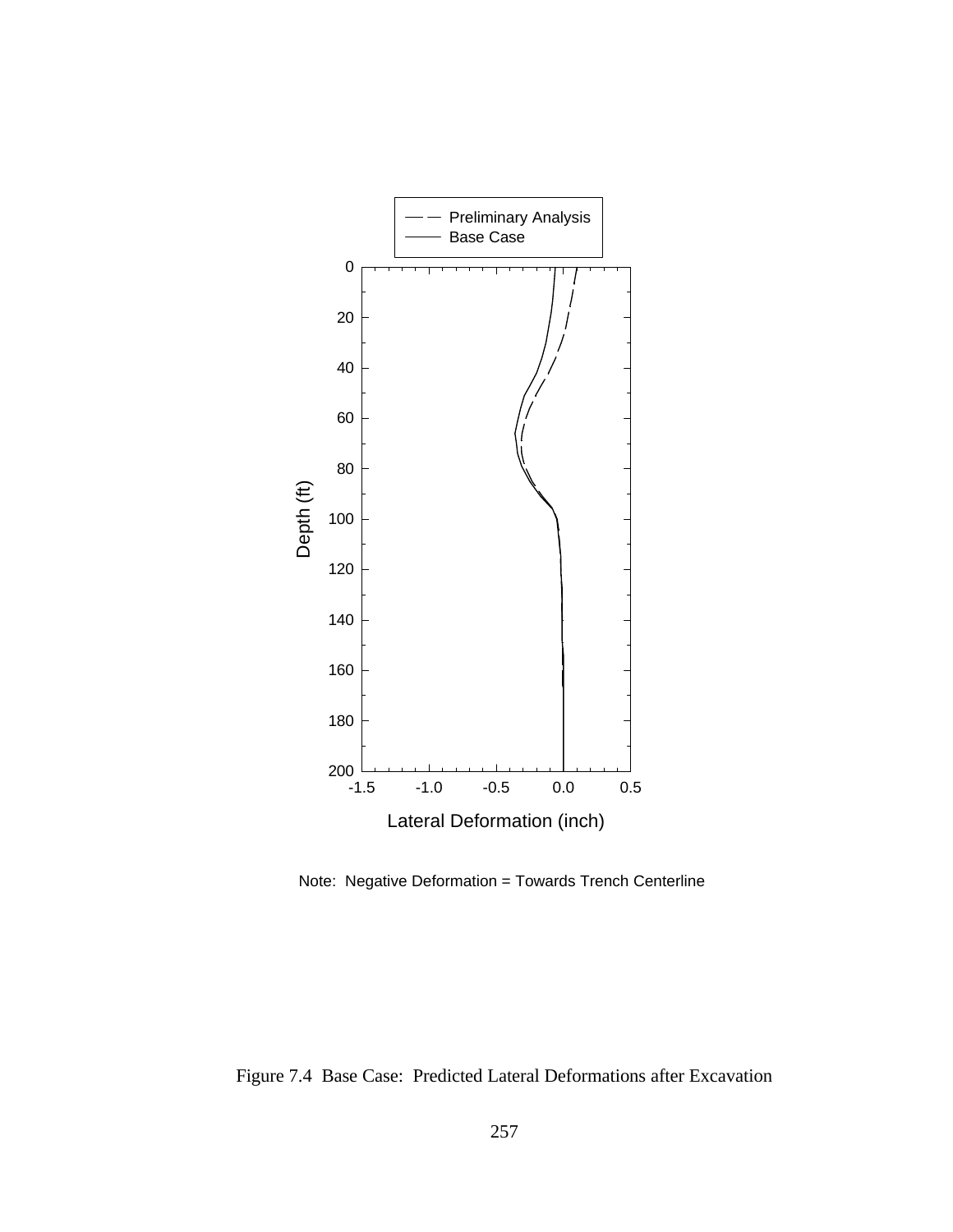

Figure 7.5 Base Case: Incremental Lateral Deformation at a Distance of 27 ft from Trench Centerline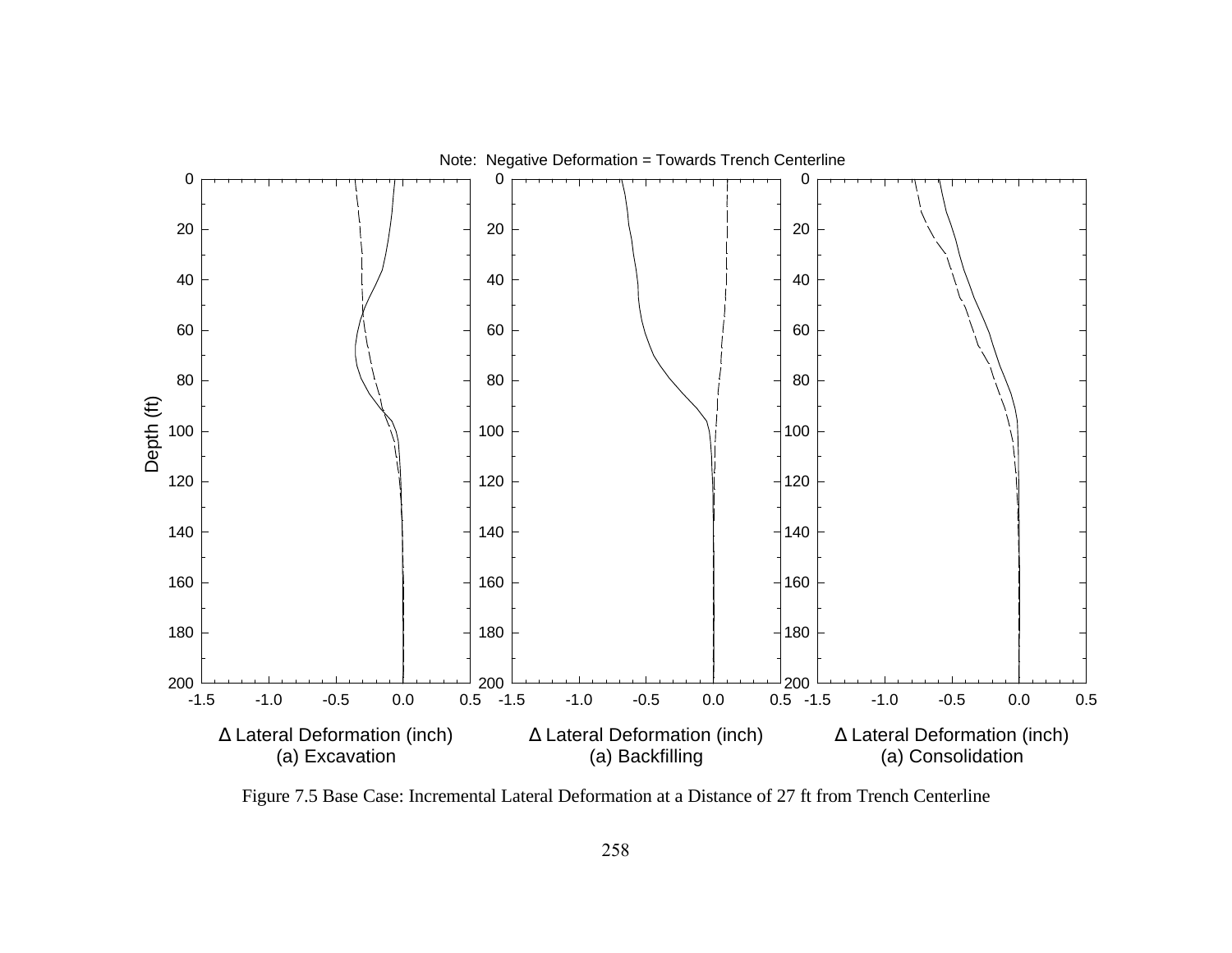

Figure 7.6 Base Case: Total Lateral Deformation at a Distance of 27 ft from Trench Centerline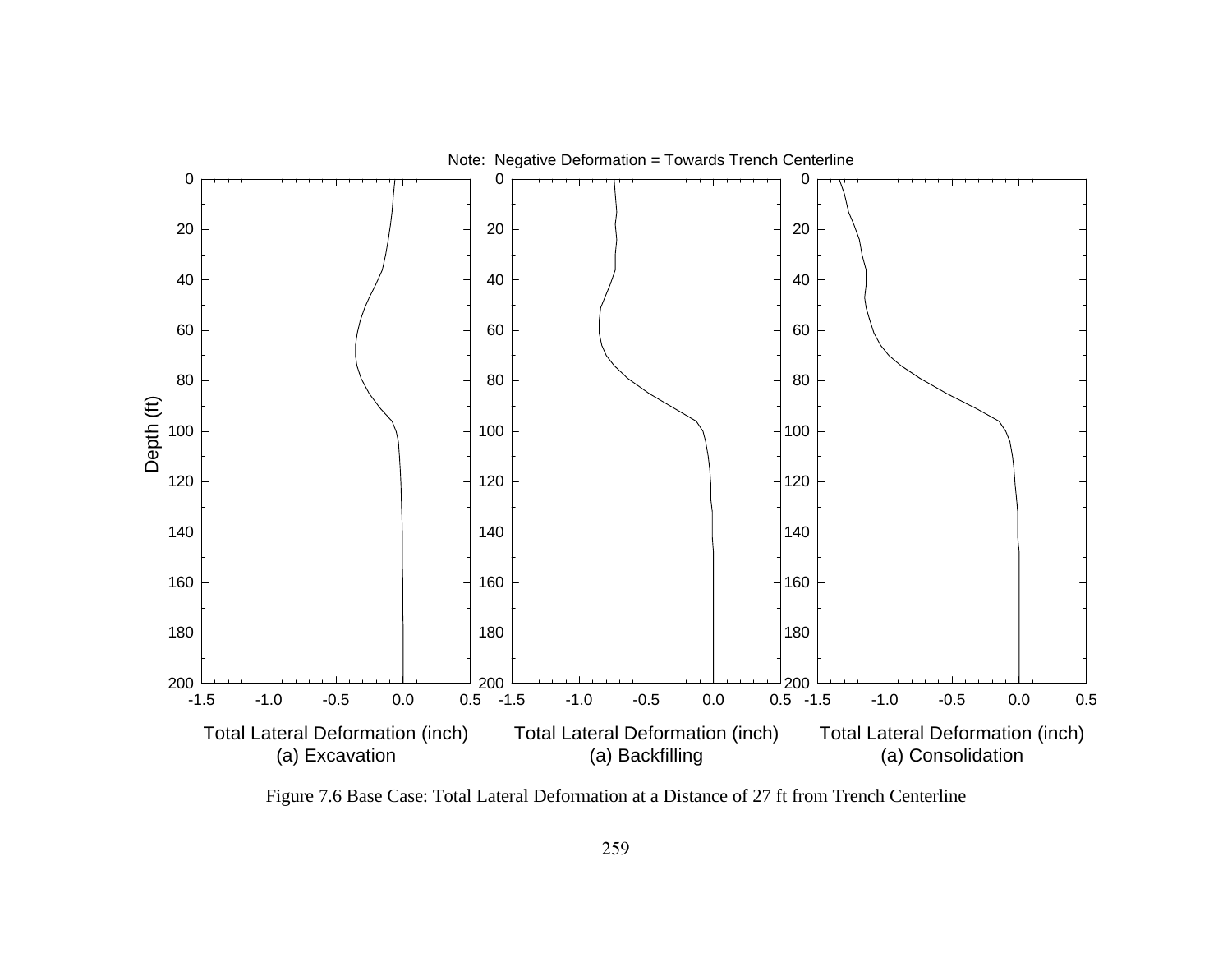

Figure 7.7 Base Case: Deformation at Ground Surface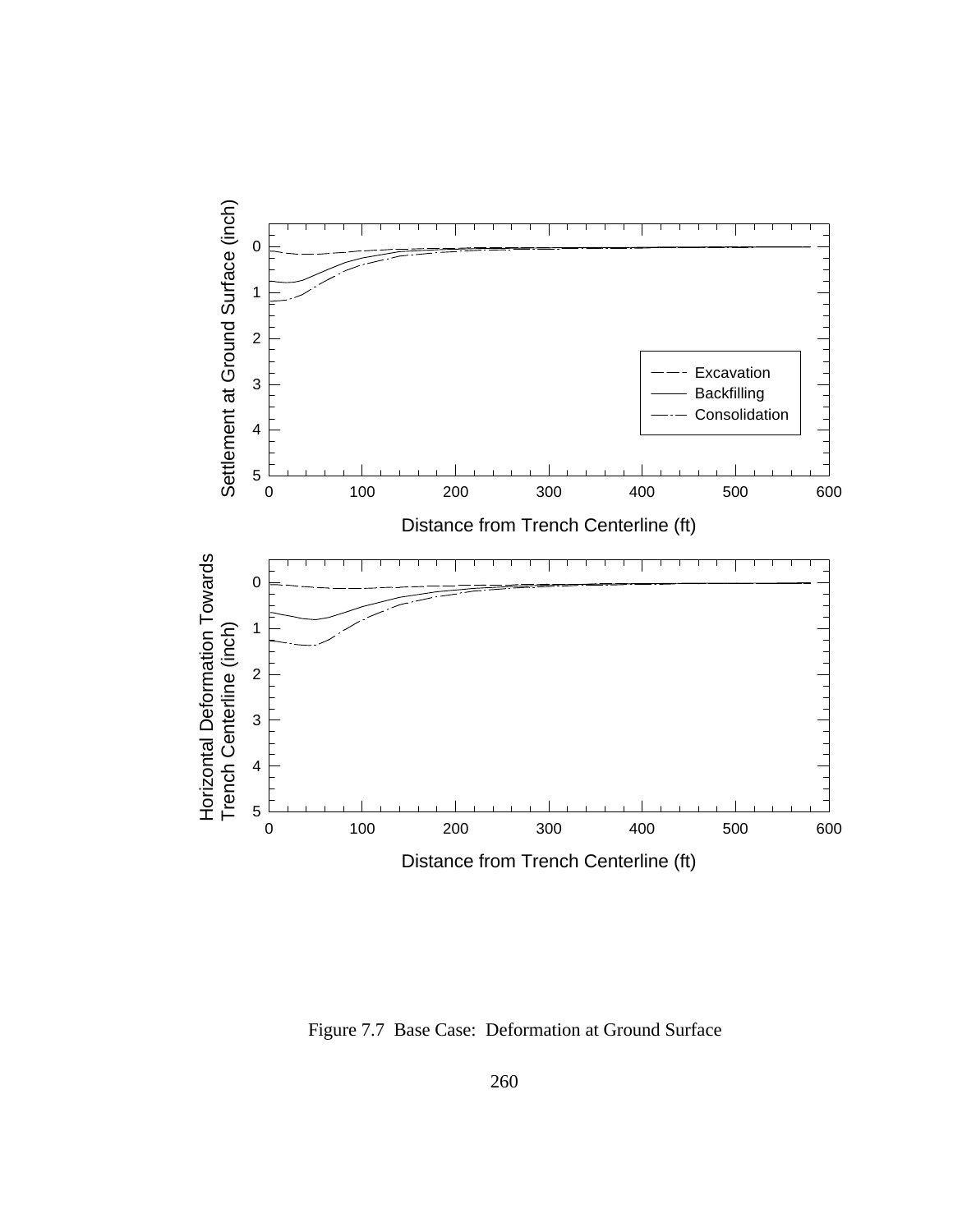

Figure 7.8 Base Case: Settlement in Soil-Bentonite Trench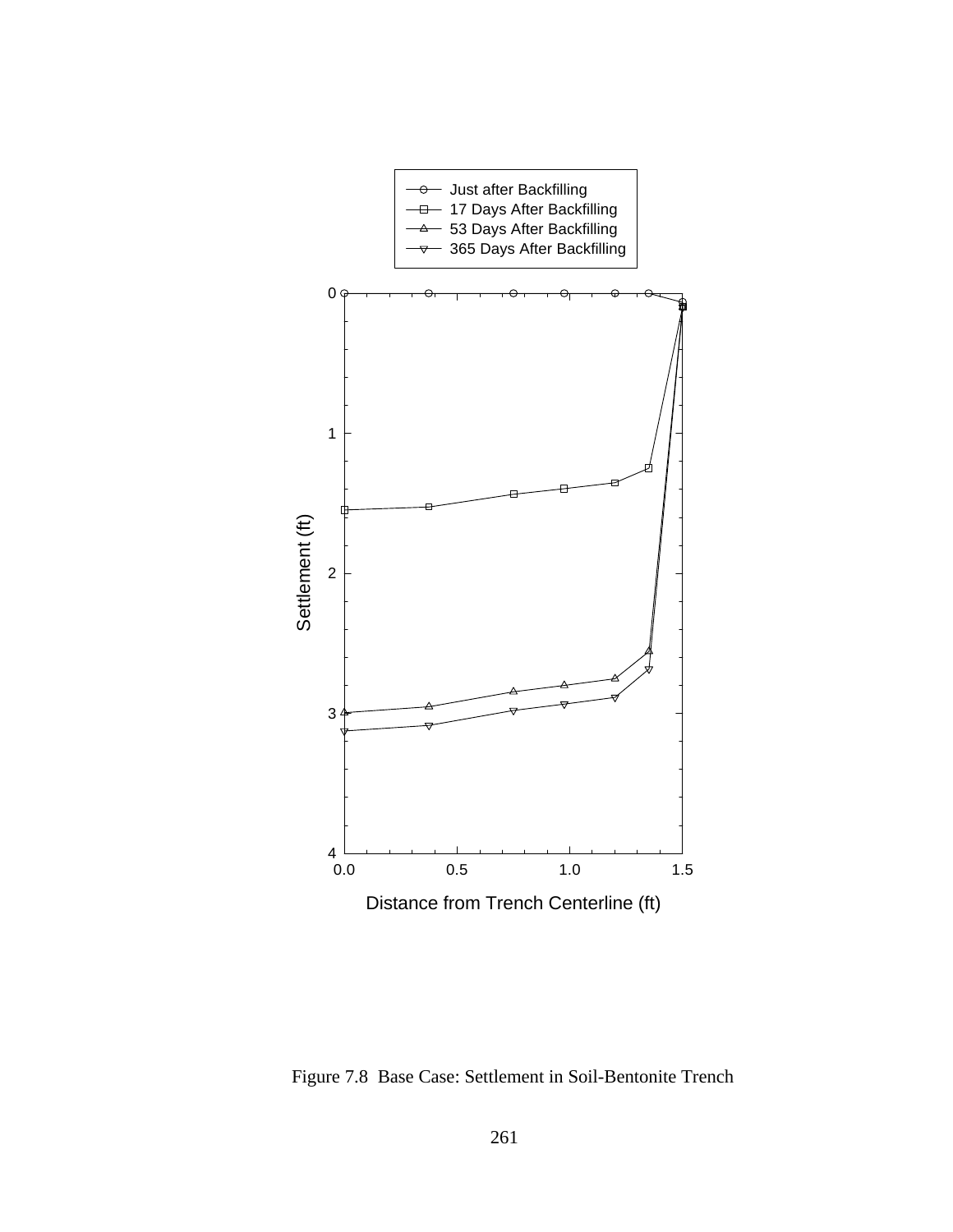

Figure 7.9 Vertical Effective Stress in Consolidated Soil Bentonite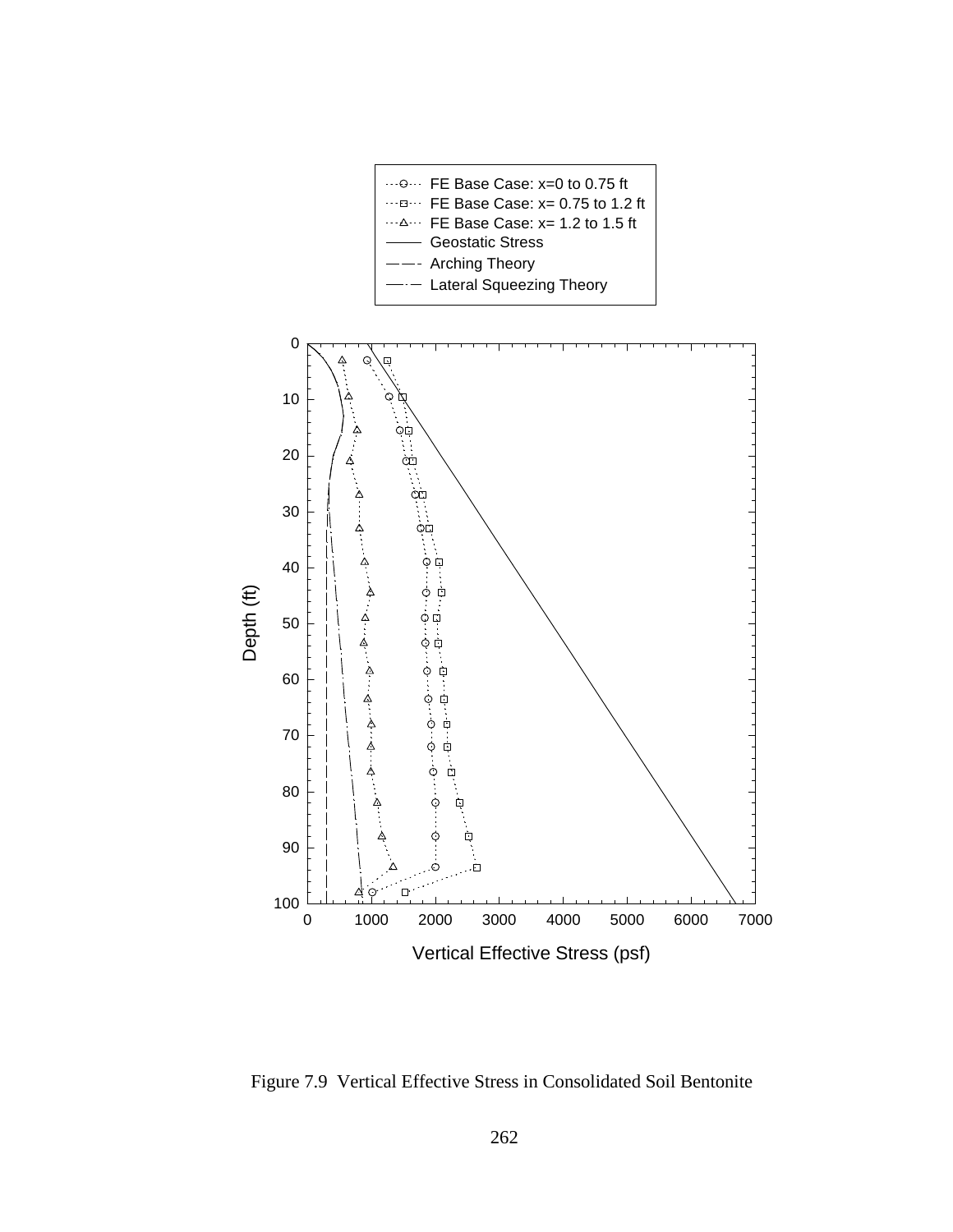

Figure 7.10 Horizontal Effective Stress in Consolidated Soil Bentonite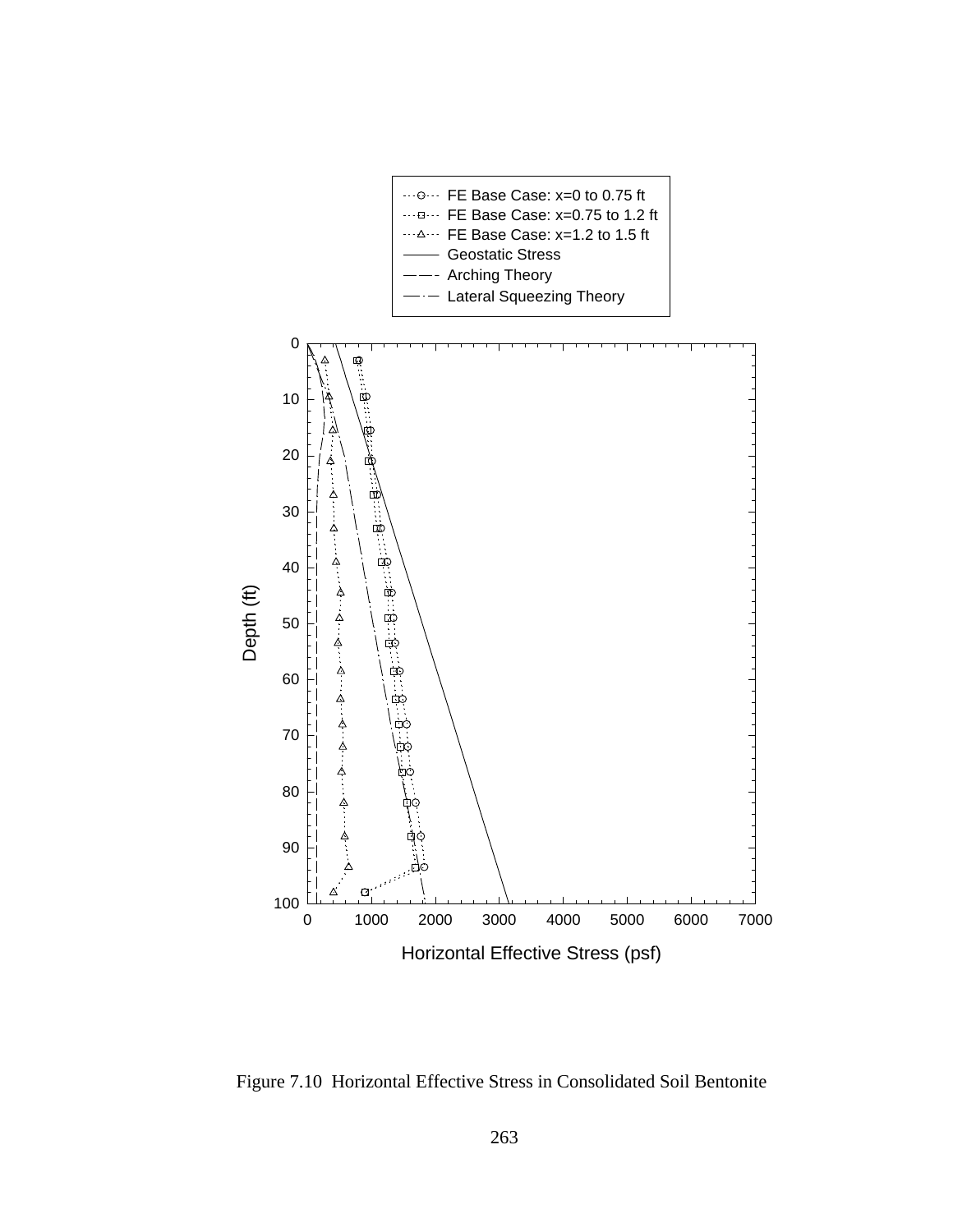

Figure 7.11 Stress State for Selected Gauss Points in Consolidated Soil-Bentonite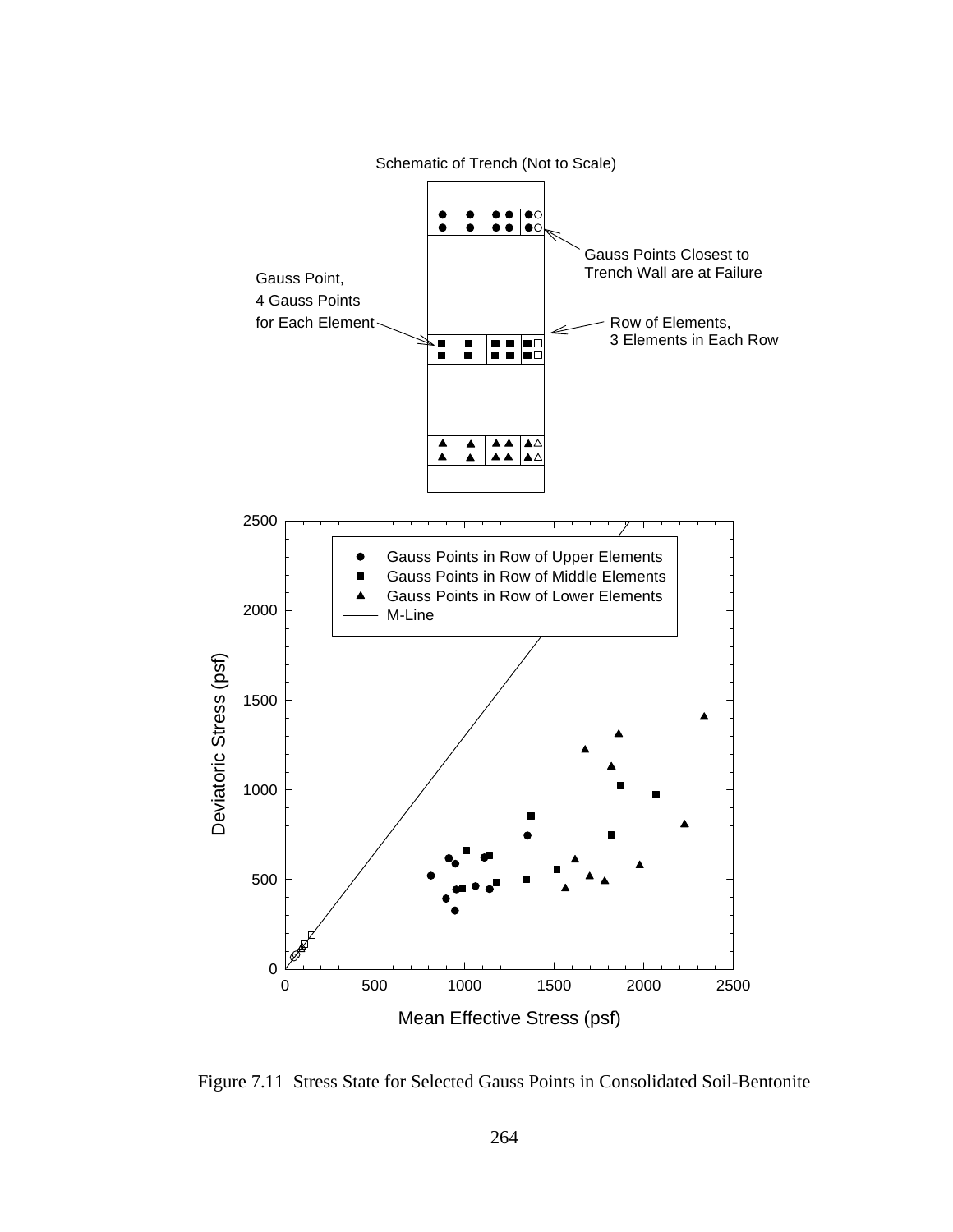

Figure 7.12 Effect of Trench Depth on Deformations in Adjacent Ground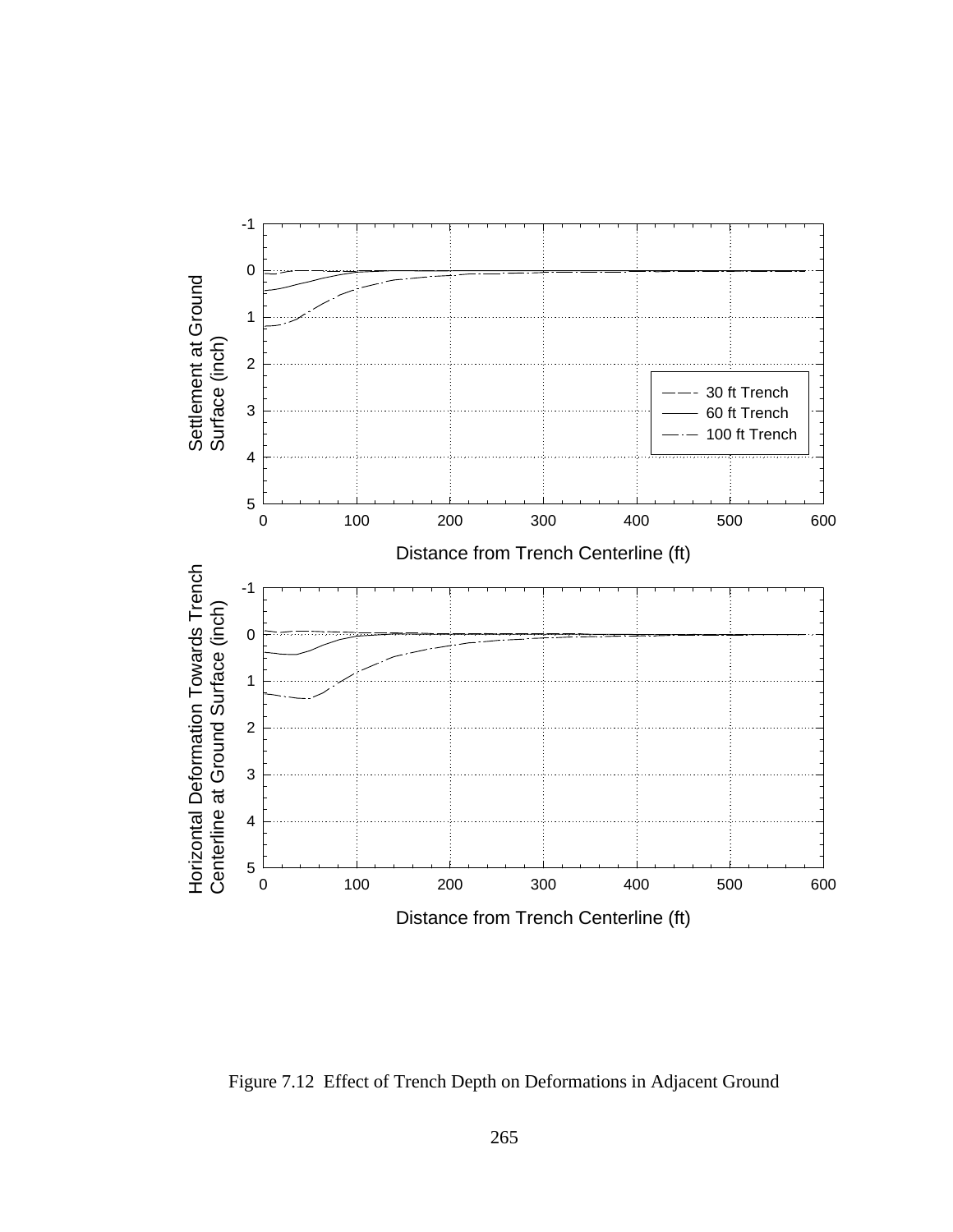

Figure 7.13 Effect of Sand Density for OCR=1 on Deformations in Adjacent Ground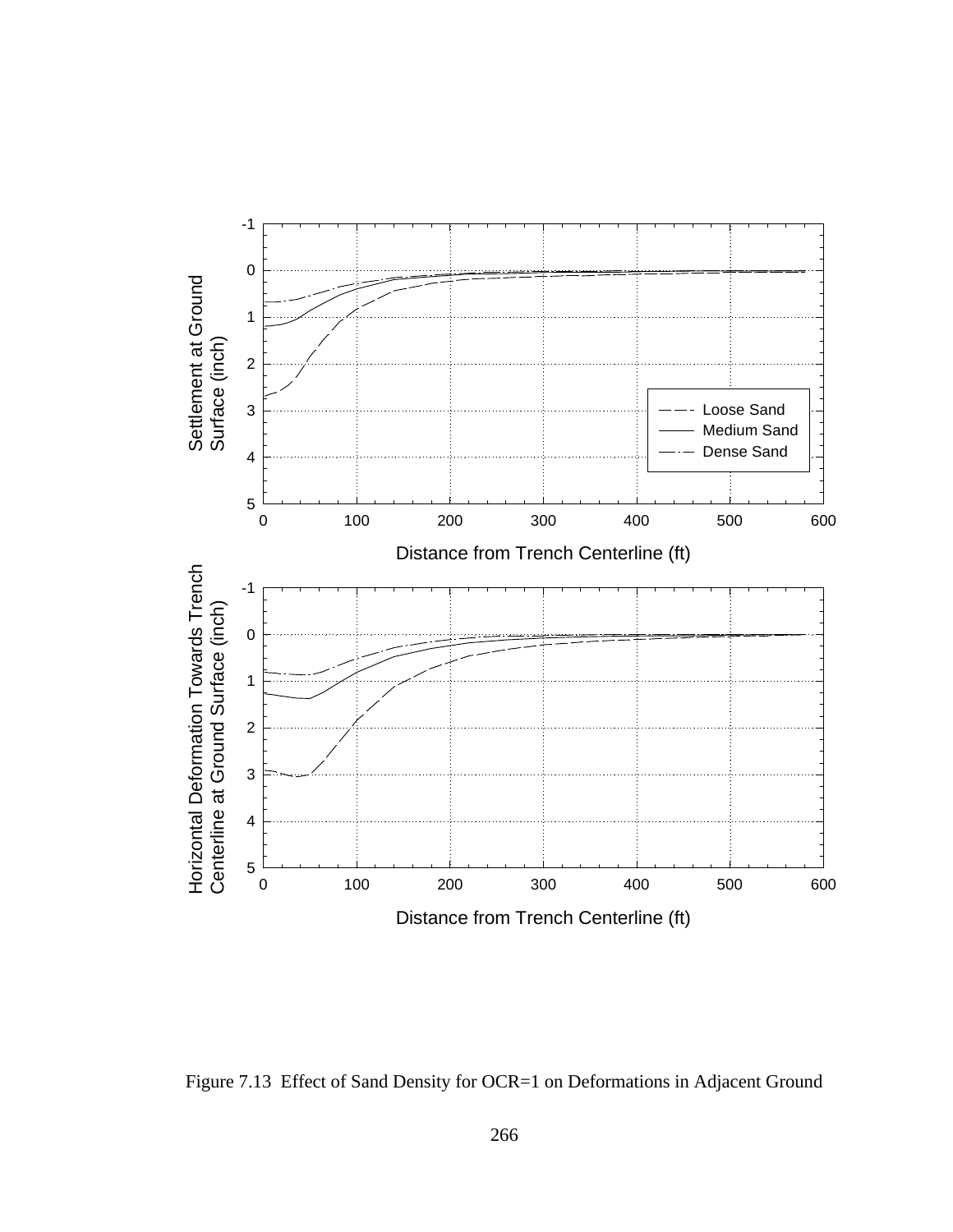

Figure 7.14 Effect of OCR of Loose Sand on Deformations in Adjacent Ground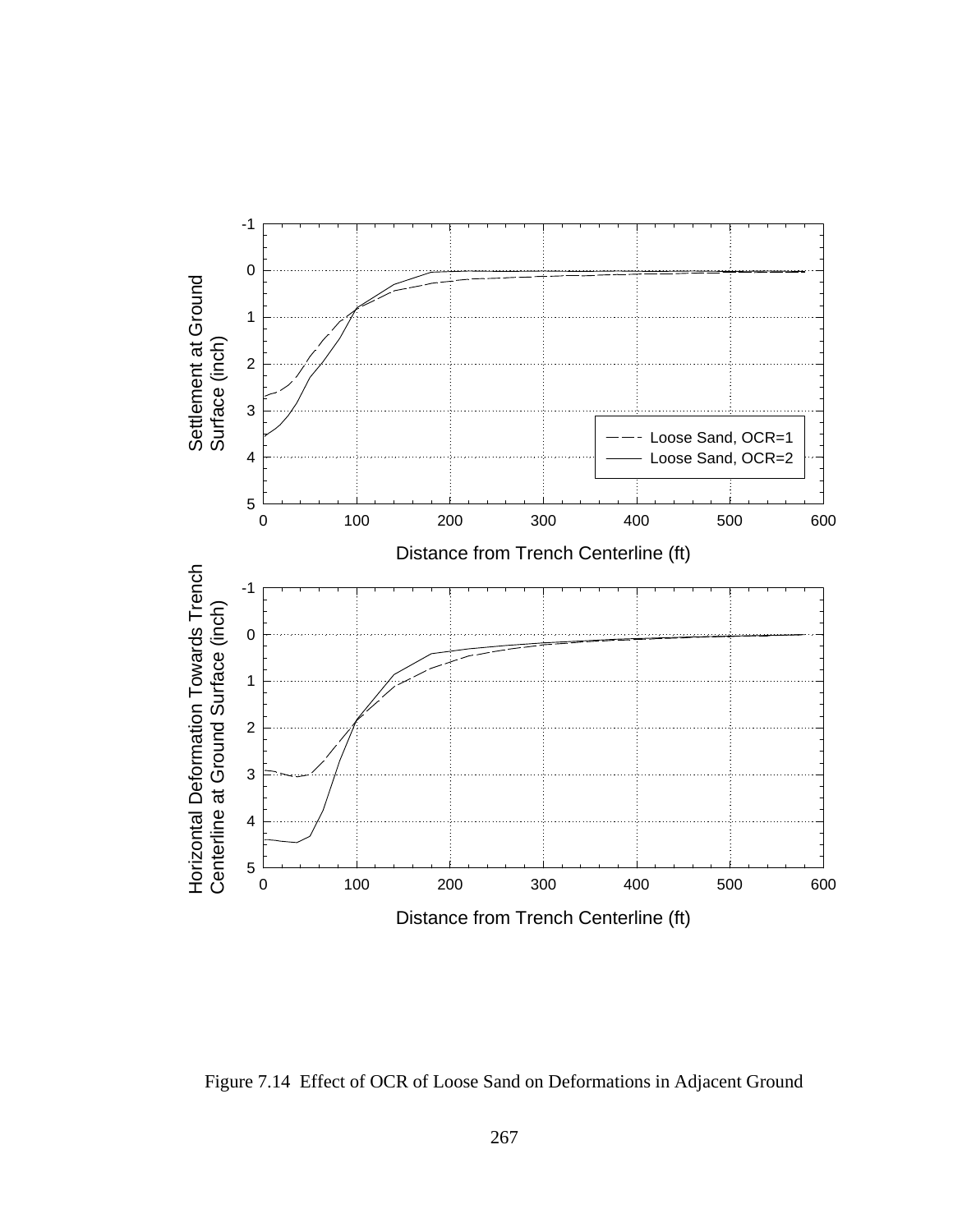

Figure 7.15 Effect of OCR of Medium Sand on Deformations in Adjacent Ground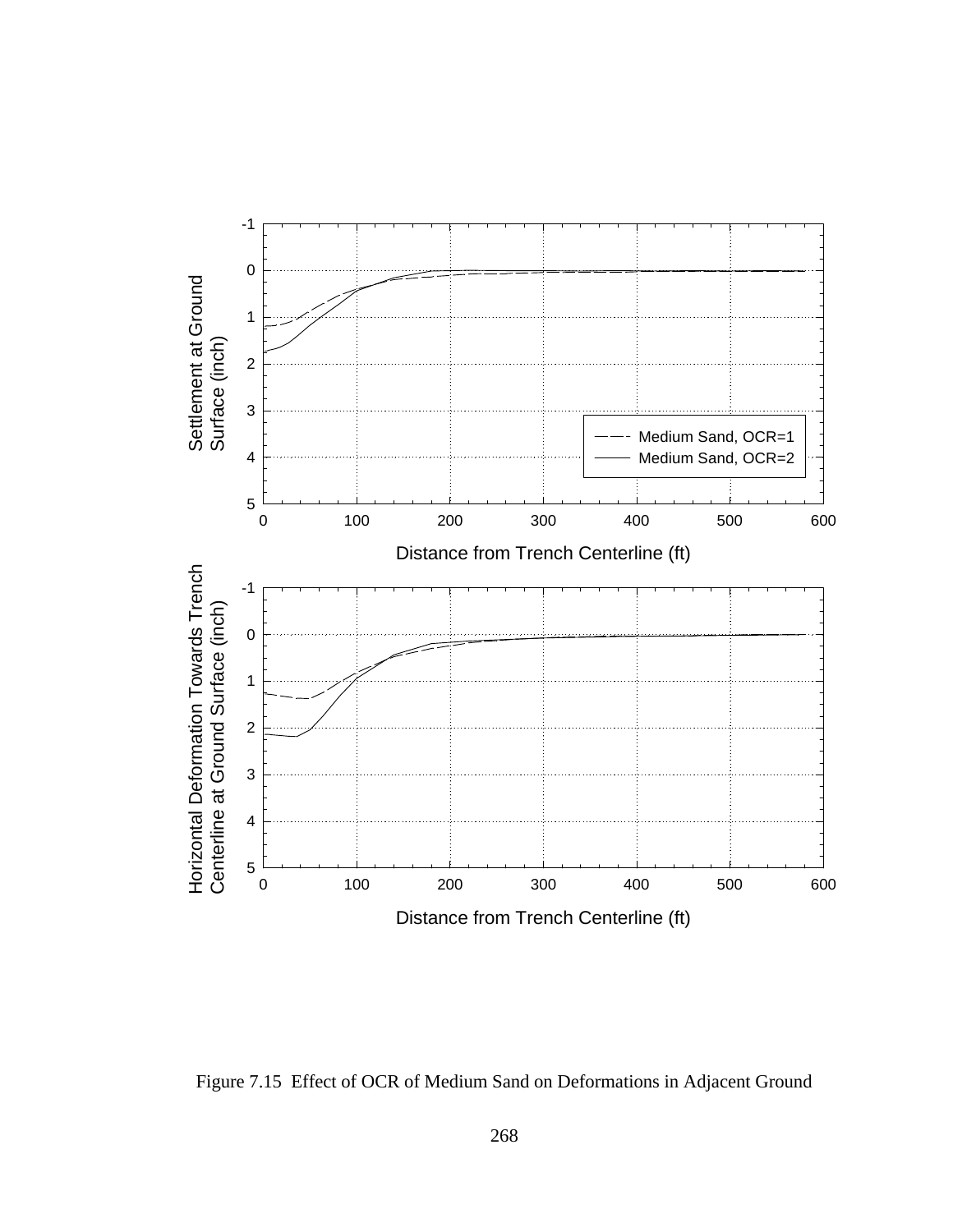

Figure 7.16 Effect of OCR of Dense Sand on Deformations in Adjacent Ground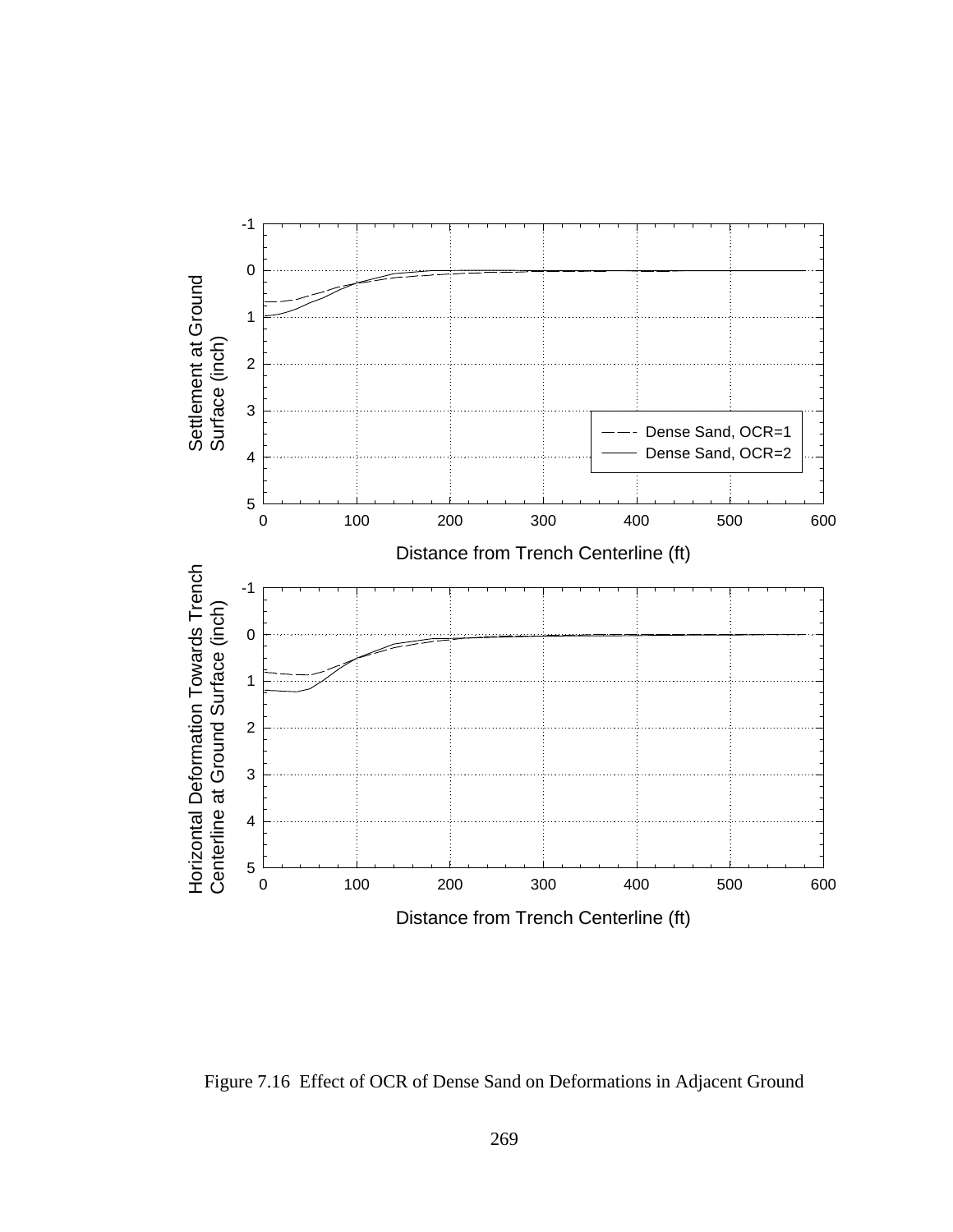

Figure 7.17 Effect of Soil-Bentonite R Parameter on Deformations in Adjacent Ground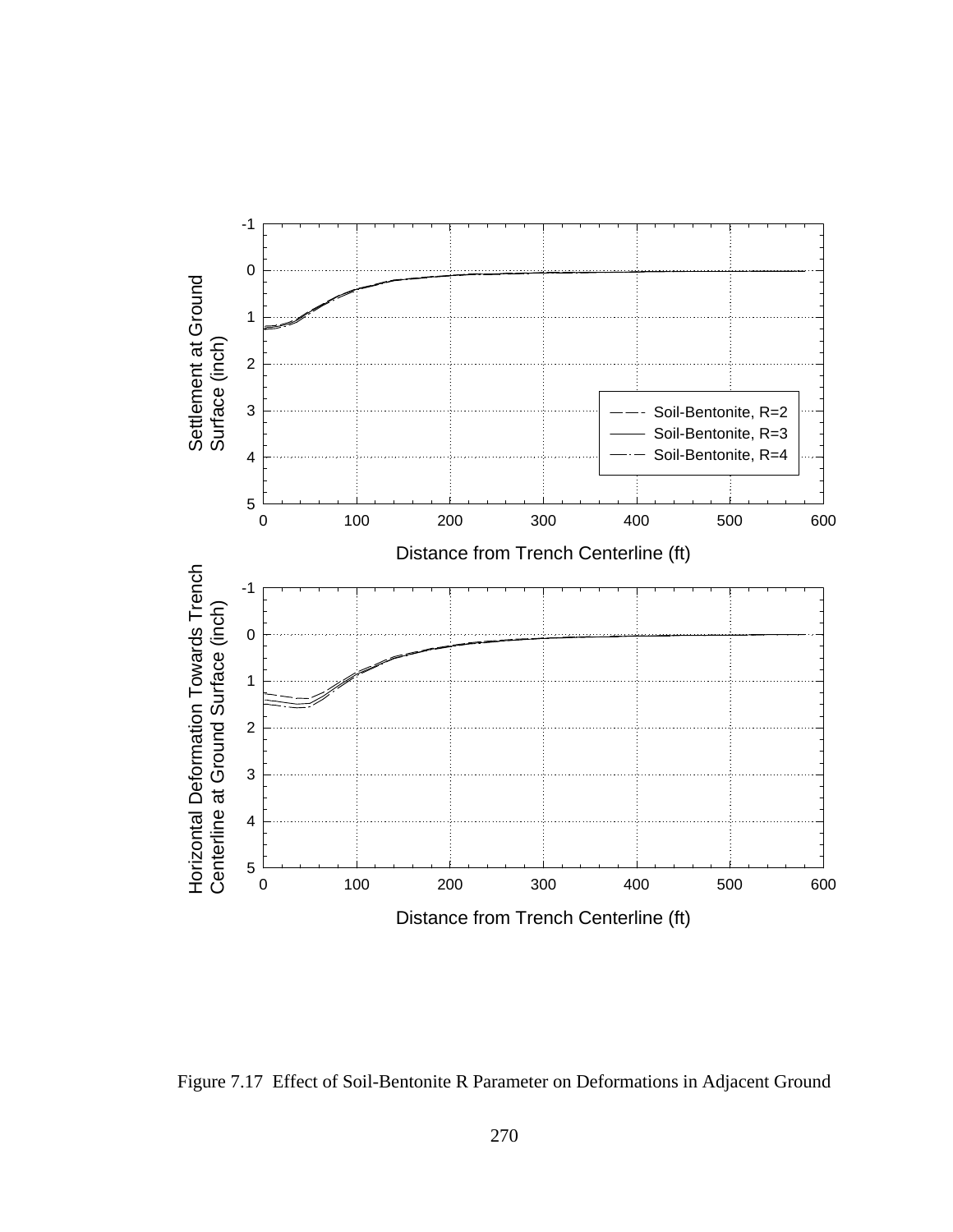

Figure 7.18 Effect of Soil-Bentonite λ Parameter on Deformations in Adjacent Ground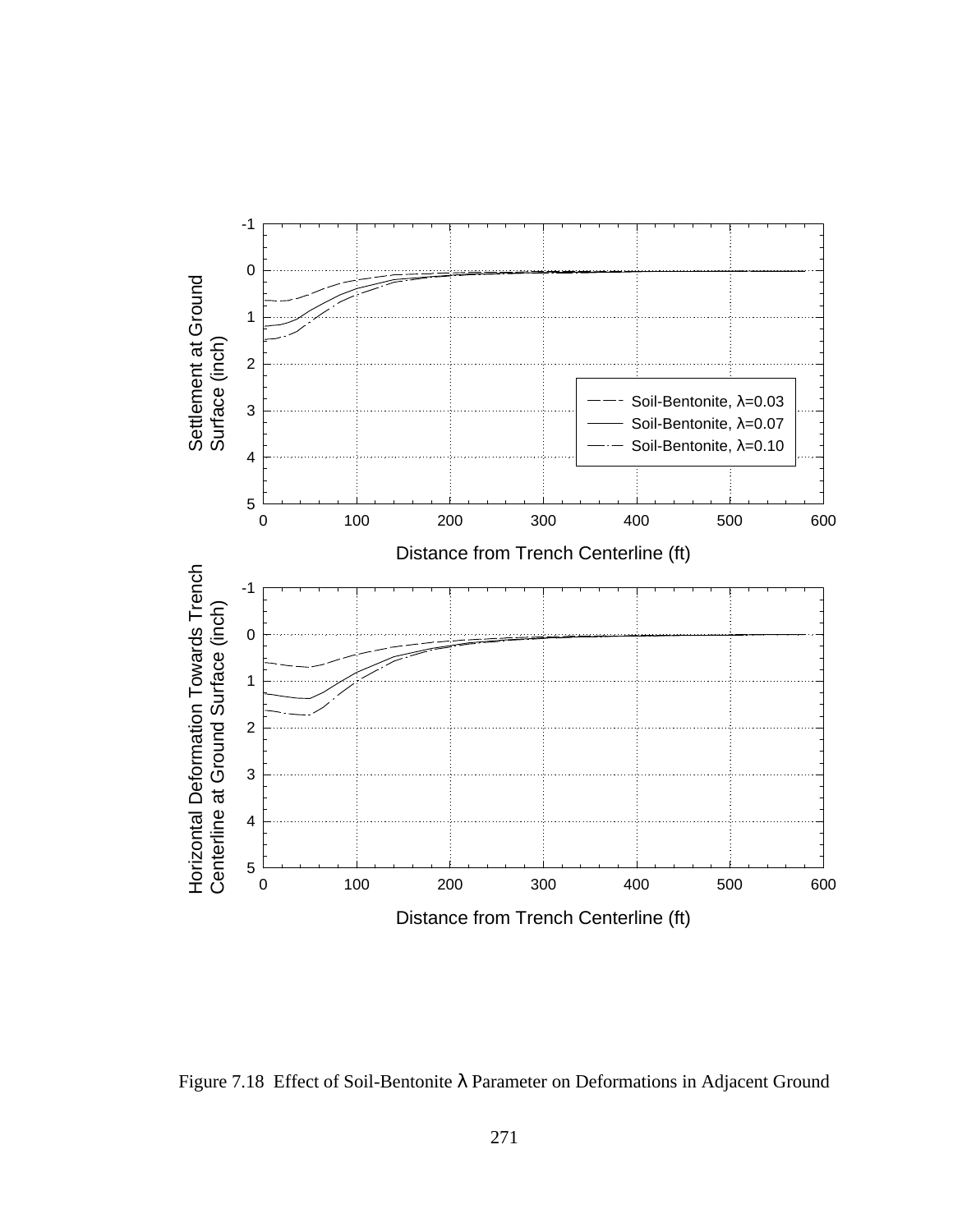

Figure 7.19 Effect of Water Table on Deformations in Adjacent Ground